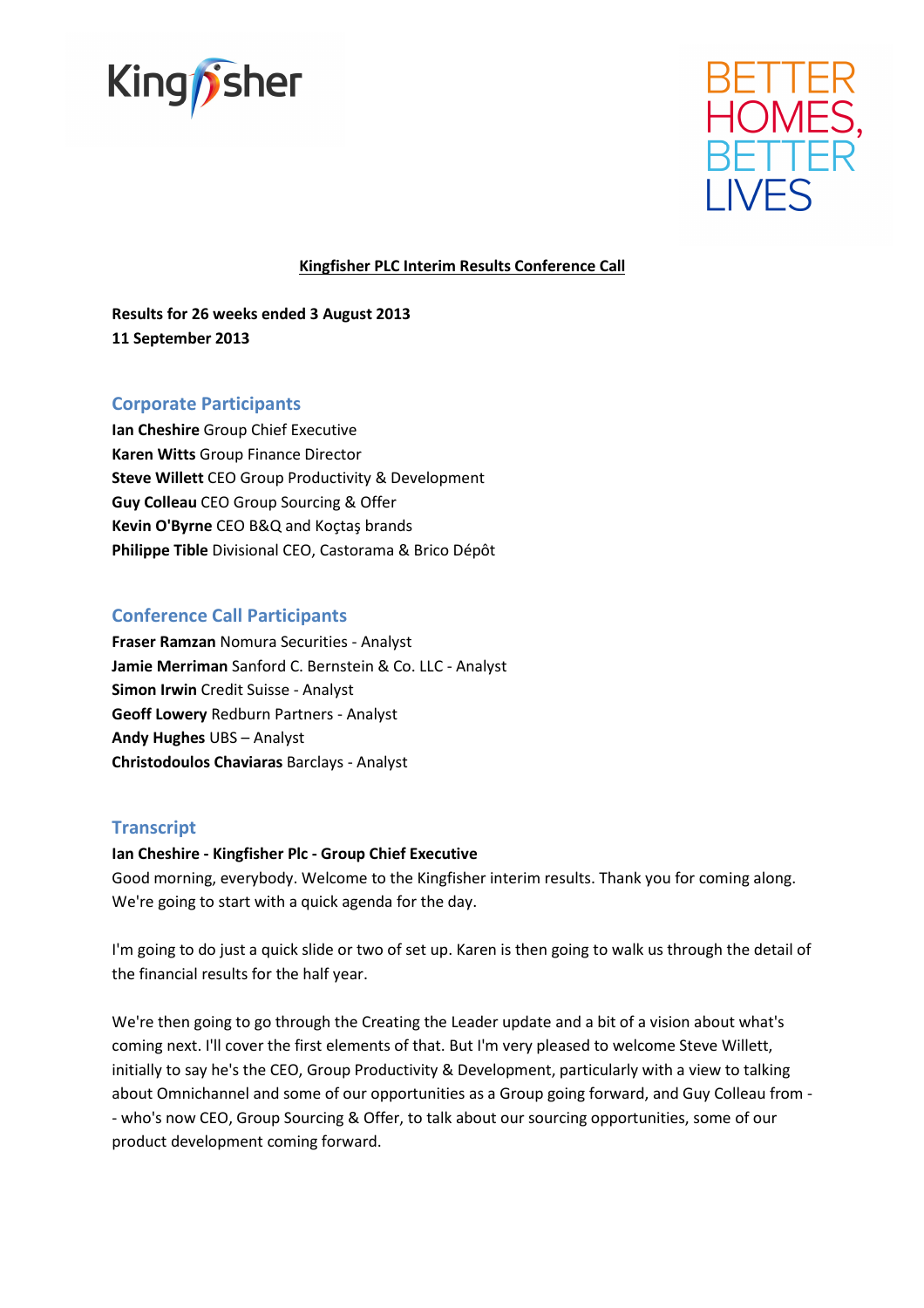Steve was formerly CEO of Screwfix; retains a chairmanship role there but has now stepped up as a member of the Group Exec with responsibilities for development, and particularly on the systems and IT front.

Guy was formerly CEO of Casto, France, and is now taking on board the poacher turned gamekeeper role on sourcing, and it's great to have two operators join us around the Group Exec Board. I think the team now is very well established and getting down to some serious work.

So for the first piece, we'd like to start with the first half. I think we would basically say that if you looked just at the first half, you could argue that, actually, it was almost a rather dull quarter; sales flat, profit slightly down. But really, there was a game of two halves, technically a game of two quarters; and I promise to stop the footballing analogy there. But what was quite remarkable is the degree of difference between H1 and H2, Q1 and Q2.

The Q1 impact was really in March, and March dealt us a very big blow, not least because it was the coldest March for 50 years, but it came up against year on year one of the better Marches in the last five to 10 years. So we saw an extremely abrupt volume hit which with a fixed cost business fed through. So we saw Q1 outdoor products down 10% and then up again in Q2 by 9%.

Profit, as a result of the fixed costs, down heavily in what is a small quarter and then bouncing back up. And it was good to see the recovery in Q2 as we did finally get a heat wave in July. And I think, certainly in Europe, we had the first proper summer I'd say for three years, and certainly, July was the best since 2006. So it is important to underscore the weather can be good news, and it was good news in Q2, but it really effectively offset the impact in Q1.

Apart from the game of two halves analogy for the way the trading went, the other big event was that we finally got a settlement of our nine-year running French demerger tax case, which allows us release GBP145 million exceptional credit. And it's very pleasing to actually see that settled and done and dusted, and allows us to then think forward about our balance sheet, which Karen will cover later.

The final point to underline is that we continue to make progress on self-help agenda. Creating the Leader is on track. We believe that the self-help measures, particularly around margin costs, but also on self-help on top line, are continuing to help us move ahead.

In terms of the two highlights to pick out, we have said for some time we are looking at Screwfix and Brico Dépôt, the opportunity to take expansion internationally. Very pleased to include a deal in Romania, the 15 stores currently trading under the Bricostore format, which will be converted to Brico Dépôt. We've had the first few weeks of trading there and I think we are encouraged by what we've seen.

That will take some time, but it's potentially a 50-store market, which also can serve as a regional base for further expansion of Brico Dépôt, which as a low cost discount focus operator I think is well suited to that central East European market.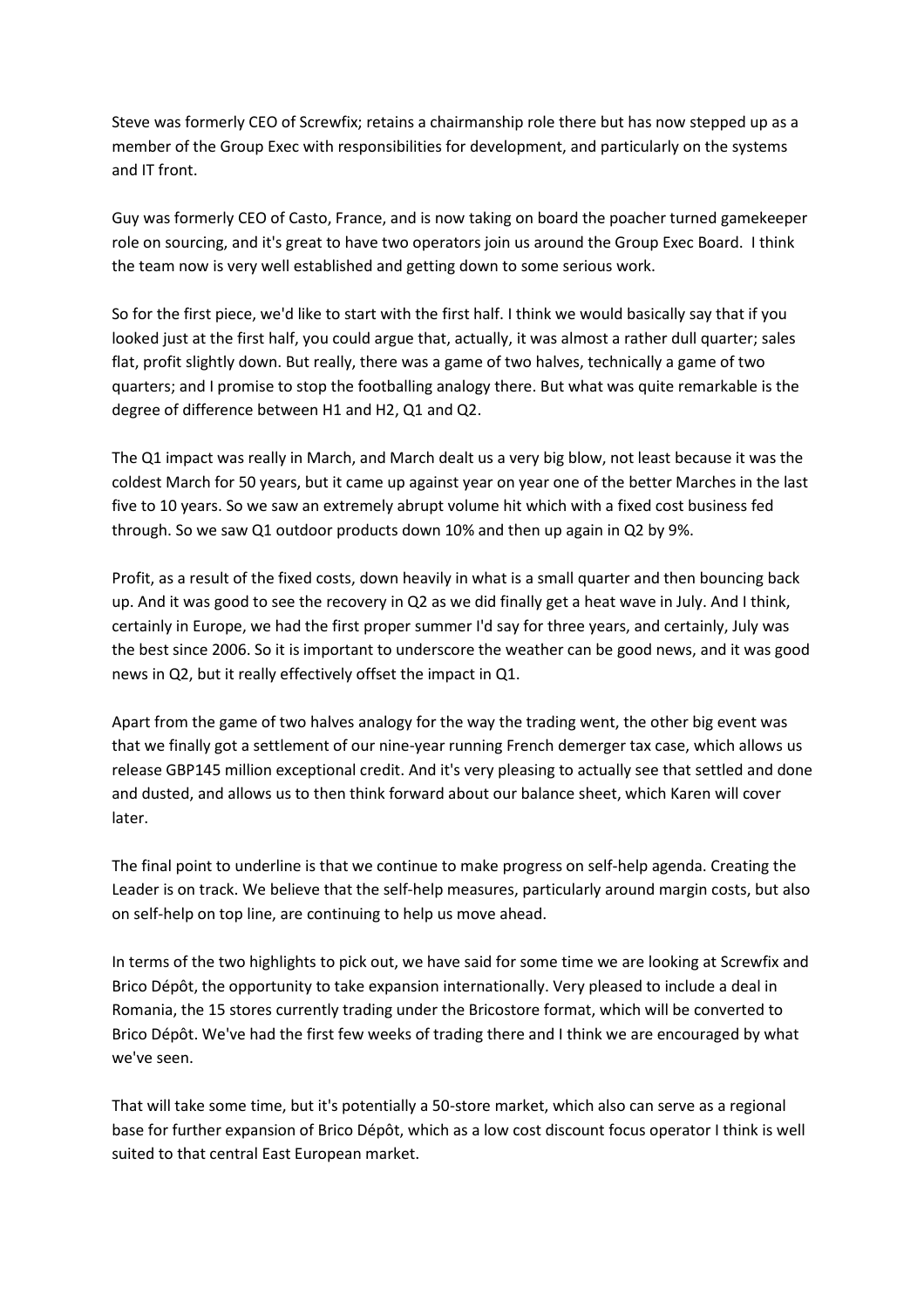The other news is about Screwfix expansion. We're accelerating again on Screwfix as we found both a smaller market, smaller footprint stores and some of the performance of the existing stores have gone somewhat better than we thought. And that allows us to talk about opening 60 stores instead of 50, and we remain -- we will go through the 300-store marker with Screwfix shortly. We think there's more to come.

On much, much smaller scale, but possibly more significant for the future, having opened earlier on our website for Screwfix to international orders, which mostly seems to have been picked up by very bored expatriates in France and Spain playing with power tools, but it's a good start, we are now going to a more serious endeavour which is going for a four-store trial in Germany, which will be next summer.

The importance of that is really that we were going to bring a full Omnichannel offer clearly on a test platform to Germany, but as Europe's biggest DIY market and a very significant trade market, we think it's an interesting opportunity to bring into a market which is beginning to see Internet penetration; probably about 1.5% of sales as opposed to 5.5% in the UK.

So those are two I think steps going forward. And really, the one macro point I'd like to make before we get to the detail is about the UK and French markets. There's been an enormous amount of press recently about the strength of consumer sentiment, imminent recovery in the UK, housing market off to the races, resulting in general happiness. I think it is fair to say we are now beginning to see some signs of life most recently in housing transactions. And in consumer confidence in the UK on the left, you'll see quite a sharp spike.

And I think pretty well all the surveys we've seen and comparing notes with other retailers, there is a sense now of the world has changed, I think largely off the back of Funding for Lending, which is creating a sense that things will move forward and that particularly transactions and house prices will move forward. And consumers are more confident. White van man in our Trade Pulse survey is more confident. What I would say is that in the first six months of this year, I'm not sure we can say that showed up.

So we saw a UK market which was probably around plus [2%], which is better than we have seen historically. There are probably signs of life on the closer you get to the front end of the new house construction boom. We're probably still waiting for a bit of time lag to see that feed through into the more DIY market, and for us, again, particularly focused on first-time buyers, second-time buyers, rather than the buy to let.

So encouraged by some of the data out this morning from the Bank of England and looking at it. But probably not yet seeing the metric which matters most, which is the tills really moving significantly, and we would be trying not to call the recovery too early. I think if I was a UK-only retailer, I would be probably tracking the left-hand side and feeling a bit more positive.

As Kingfisher was the biggest line for profits in France, we have to look at the right-hand side of that picture and say, firstly, the housing markets behaved rather differently in France. We had quite strong housing market supported by some government measures; and the new government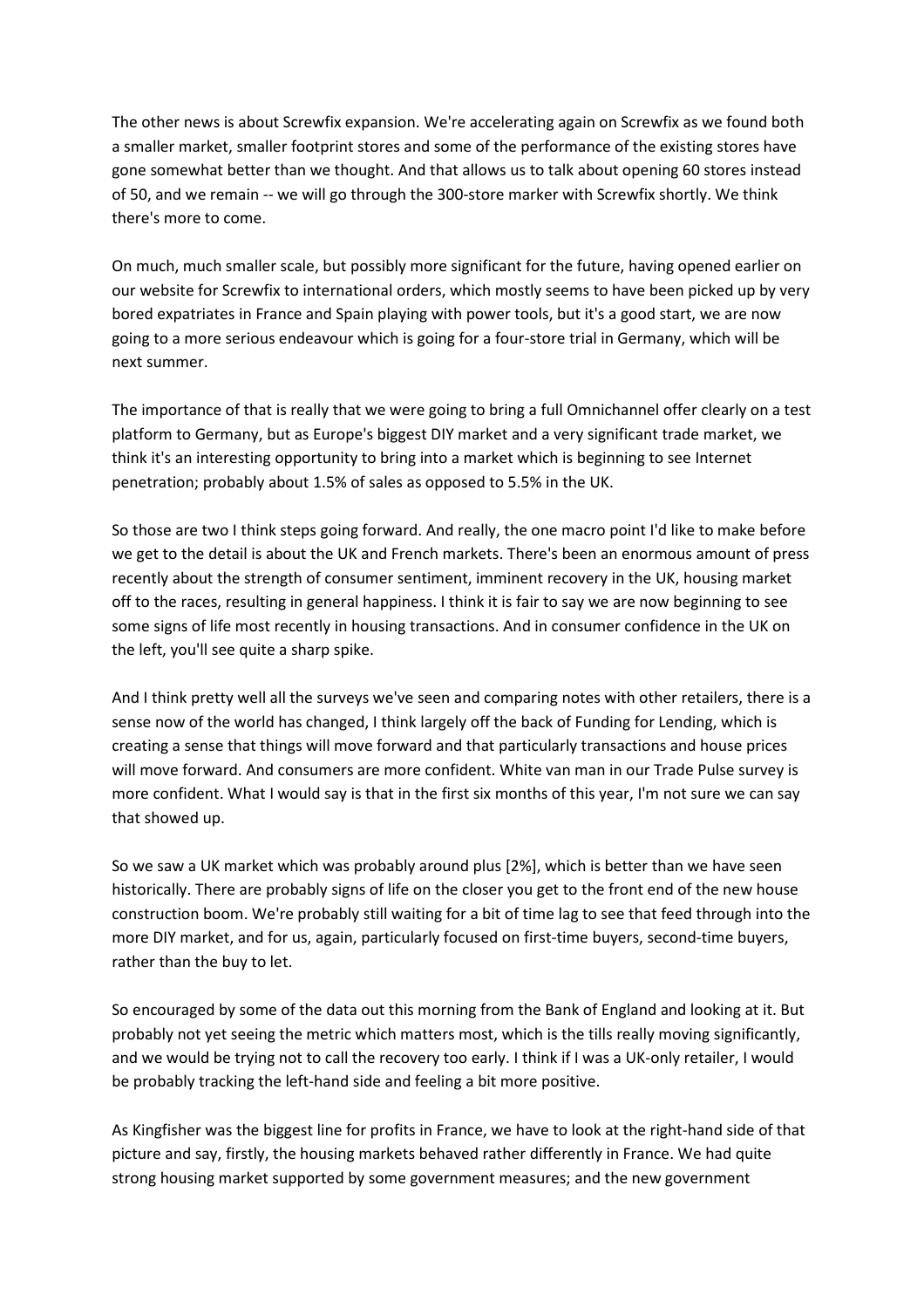measures intended to do that don't seem to have had the same effect, so we've seen a downtick in the French housing market.

And then, the glorious French tradition of morosite continues in the French consumer industries. There is a genuine degree of uncertainty, and we saw just yesterday for the first half in France one of the small competitor, Monsieur Bricolage, posting an over-40% profit decline in the French market.

So this is not an easy market in France, and so when we make our comments about fragility, consumer confidence, we're doing it as an Anglo-French company rather than specifically addressing the UK macro. And I remain encouraged by the early signs in the UK, but not yet through to our market.

So to talk about the detail of our numbers, I'll hand over to Karen.

# Karen Witts - Kingfisher Plc - Group Finance Director

Well, thanks, Ian. I'll talk about the detail of the numbers, and I definitely won't be using any footballing analogies.

Good morning, everyone, and thanks very much for coming here this morning. As Ian described, we're still operating in pretty volatile times, and our half-year results reflected this with, as Ian said, quarter 2 recovering significantly from a fairly horrible first quarter.

So just in terms of the financial results, Group sales of GBP5.7 billion for the half year grew by 1.5% versus the same period last year on a constant currency basis, with like-for-like sales down 0.8% year on year.

Adjusted profit before tax of GBP365 million was down 1.6% year on year. This includes the GBP13 million favourable variance from foreign exchange with the relative stabilization of the euro and the zloty. Adjusted earnings per share of 11.3p were down 0.2p versus last year.

Our statutory profits benefited significantly from exceptional items. Primarily that was related to the French tax case, with exceptionals adding GBP35 million to profit before tax, GBP153 million to profit after tax, and 6.5p to basic earnings per share.

Statutory profit for the half year of GBP440 million was up from GBP259 million a year ago.

Free cash flow of GBP435 million was generated in the half year, and that was after including capital expenditure in the period, but before the cost of acquiring our new business in Romania.

Closing net cash on the balance sheet was GBP259 million, but remembering that our cash flow profile does tend to be very lumpy over the year depending on the timing of payments like VAT, payroll, and rent and VAT.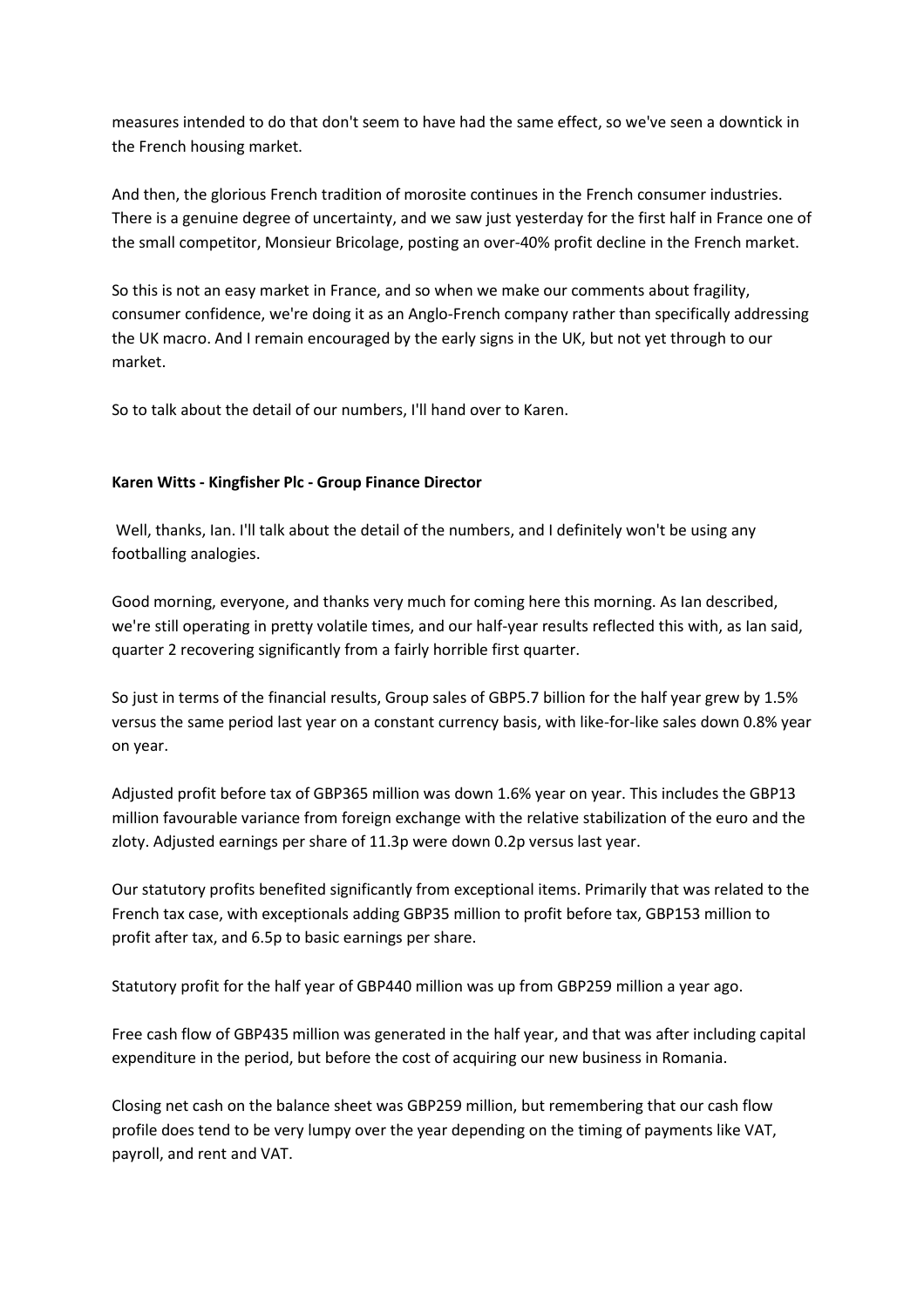Our effective tax rate of 27% is before exceptional items and prior-year tax adjustments. It reflects both the mix of profits from different countries and also the range of tax rates in the various jurisdictions in which we operate; for example, from 19% in Poland to 36% in France.

And as I've said, we've reported GBP153 million of exceptional items in the half year. The majority of this comes from the credits relating to the final settlement in our favour of our French tax case in July 2013. And of this, GBP118 million related to the release of a tax provision, and GBP27 million related to the release of a provision for an associated repayment supplement. But just to note that there was no cash inflow in the period from the resolution of the case, as the cash was received much earlier in the hearings process; in fact, in 2009.

We've also reported an exceptional credit of GBP7 million relating to the release of provisions recorded in January 2013 when we entered B&Q Ireland into a process of examiner-ship. The process was successfully concluded in May. Significant rent reductions were achieved and only one store was closed when five had been under threat, saving 600 jobs.

We've increased our interim dividend by 1% to 3.12p. As I described in March, we've refined our dividend policy and we've moved away from an interim calculation of 35% of the previous year's fullyear dividend. Our medium-term earnings cover target is 2.5 times.

Now let me take you through our divisional results. In fact, in France, the story remains very much as we saw it last year. Across the business, we added four net new stores and two were revamped. Total sales fell by 0.4%, down 2.4% on a like-for-like basis.

Given the tough trading conditions, we continued with self-help measures to offset promotional activity that was used to stimulate sales, and so margins held flat.

There was on-going focus on cost reduction initiatives, whilst store development activity continued in the areas where we get good returns, with the focus on updating stores to reflect our Do-it-Smart approach, and also some extension of the Brico format.

Retail profits of GBP191 million were flat on a reported basis, but down 4.9% in constant currency.

Castorama France total sales grew to just under 1% to GBP1.3 billion, whilst like-for-like sales were down 1.1%. That was against a market decline of around 3%.

The trade market in France continued to be heavily impacted by a slow house-building market, and Brico Dépôt sales declined by 1.9%, or 3.8% on a like-for-like basis. Brico focused on its value and affordability credentials, with more one-off special buys of arrivages and back to basics campaign to support this.

Now over to the UK and Ireland. Total Kingfisher sales in the UK and Ireland were GBP2.3 billion. That was broadly flat year on year in constant currency, whilst like-for-like sales were down 1%.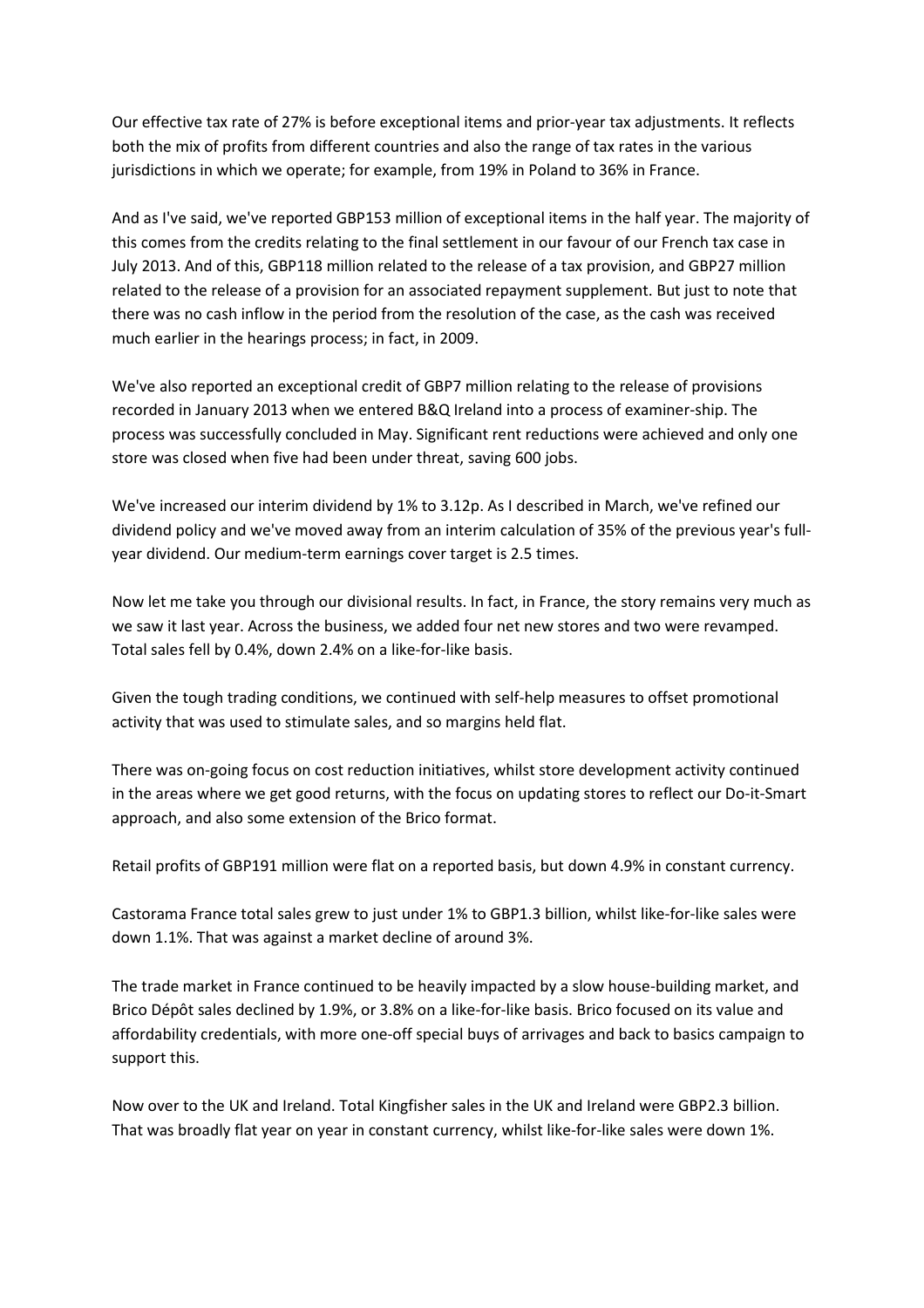Sales patterns were volatile as better weather in quarter 2 helped offset the impact of the record cold weather in quarter 1. Seasonal sales picked up across the half year, but underlying consumer confidence remains weak.

Gross margins were up 30 basis points as targeted price investment was offset by self-help initiatives. Retail profit for the half year at GBP141 million was broadly flat year on year.

B&Q like-for-like sales were down 1.7%. The sales results reflected the generally weak consumer backdrop and the impact of that extremely bad weather in quarter 1. Sales of outdoor products fluctuated with the weather across the period, but indoor products were still down 3% right across the half year.

Screwfix continued its strong performance and grew sales by nearly 15% to GBP313 million, benefiting from the opening of 19 outlets in the half year, taking the total to 294, and also benefiting from extended opening hours. And in particular, we've had really positive feedback from the earlier opening. Also benefiting from new ranges of paint and work wear, and from the continued success of click, pay and collect.

Like-for-like sales in our other international operations grew by 2.9%. Total sales increased by 8.3% reflecting the growth of space and operations in Poland, Russia, Spain and Turkey.

We added 15% new space, including 15 stores in Romania. However, economic uncertainty and that record bad weather which also hit Poland and Germany, impacted results for the half year, and profit was down around 11% in constant currency.

In Poland, sales grew by 3.1% and were down slightly on a like-for-like basis. Performance swung markedly between quarter 1, which was down 4.2% like for like, and quarter 2, which is up 3% on that basis.

Margins were down 60 basis points versus last year, but there was some margin stabilization in quarter 2 when the price investment activity, which is supporting top line recovery, annualised.

Retail profit was GBP54 million, down 4.3% versus last year at constant rates.

In Russia, sales grew 10.5% on a like-for-like basis to GBP225 million, with 13% like-for-like growth in quarter 1, and quarter 2 like-for-like growth a bit slower at 9%. Retail profits in Russia grew by nearly 50% to GBP3 million.

We're making good progress in the underlying business in China, and the GBP7 million loss in the period includes GBP3 million of costs relating to the new format store, and GBP1 million lower sublet rental income.

Now let's look at the overall drivers of performance and the quarter-to-quarter swings that I spoke about. This is a little bit experimental, so I hope my slide build works.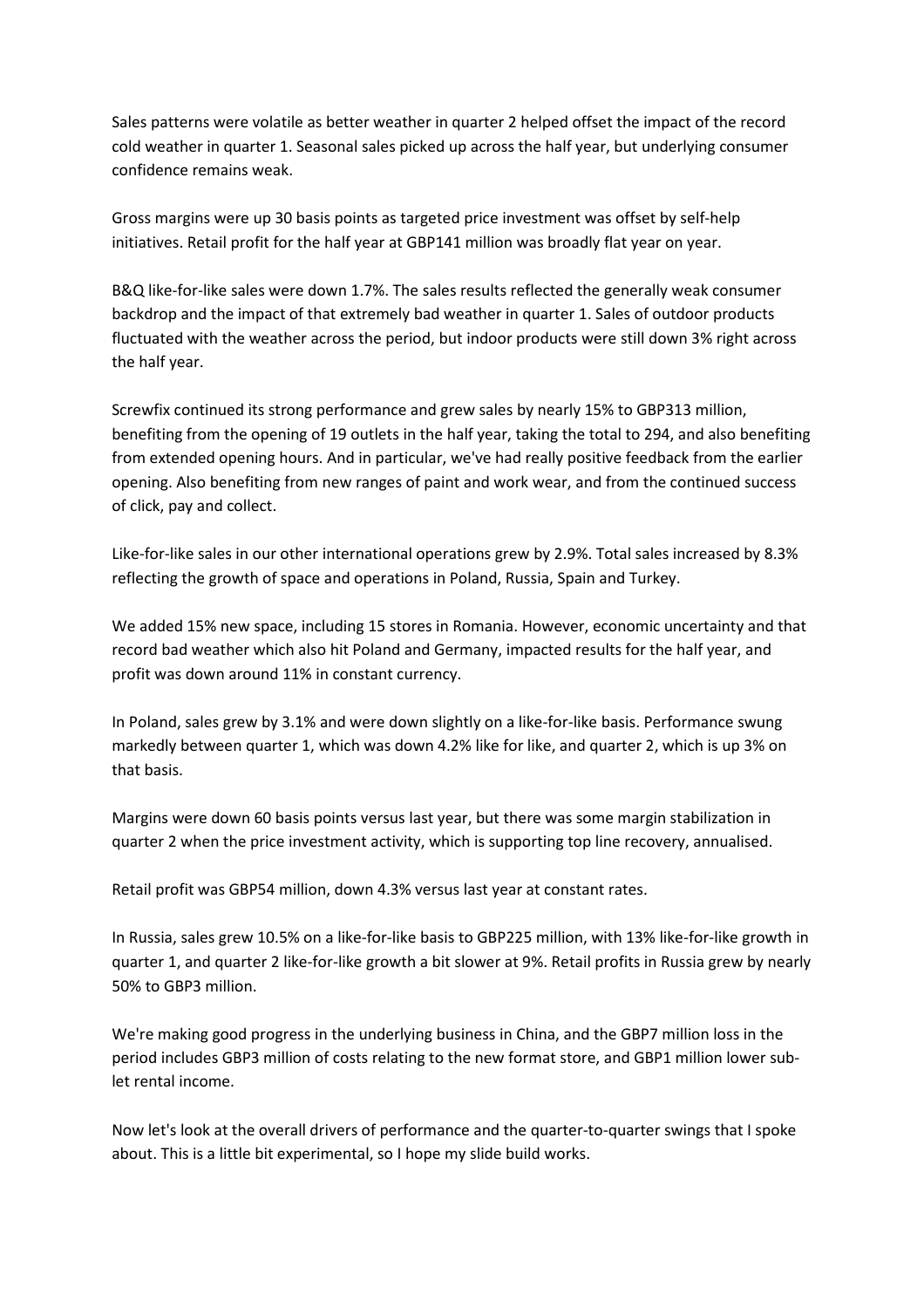Reported retail profit of GBP394 million was GBP7 million lower than last year, but the drivers of profit look somewhat and this is what I wanted to demonstrate. So the waterfall chart tries to illustrate just how those drivers worked.

Weather and foreign exchange were the key swing factors. Year-on-year foreign exchange gains came largely in quarter 2, and much better weather in quarter 2 drove up the seasonal categories, although as you can see, other categories were still actually down year on year, reflecting continued weak market conditions.

Margins across the Group were slightly down 0.2 percentage points in the first half of the year, with relatively more net price investments in quarter 1 than in quarter 2.

As weather drove footfall and sales in quarter 2, the margins improved; and in both periods, costs control, including staff and store productivity and savings in areas such as media buying, offset inflationary pressures.

It was previously commented on the high operational gearing in our business model, and this halfyear, you can see the extent of that gearing as we traded in very different conditions in quarter 1 and quarter 2.

Quarter 1 was badly hit by that extremely cold weather, particularly in March, when it disrupted one of our peak trading times over Easter. And then when the weather improved, sales rebounded, and the impact dropped to the bottom line; and, therefore, the retail margins recovered significantly.

Now let's move on to the balance sheet and cash flow.

Kingfisher Group generated GBP435 million of free cash flow in the period. Operating cash flow pre-CapEx was GBP70 million higher than last year. This was largely driven by movements in working capital, and that was driven by the timing of purchases and payments, but also the annualisation effect of European legislation around supplier payments. We continue our focus on working capital, in particular on the quality of stocks that we're holding.

Tax paid was GBP35 million lower than last year, reflecting the cash impact of the use of European tax losses, and also the way that payments on account work in different countries.

Net capital expenditure, excluding the Romanian acquisition, was slightly lower than last year. However, as you know, the timing of CapEx varies year on year, and we remain on track to spend around GBP400 million in the full year, including the acquisition of the Romanian business.

In March, I described a new framework for the uses of cash. This focused on three things; maintaining a healthy balance sheet, investment to grow the business, and shareholder returns. I just wanted to highlight a couple of points on this slide to show what we've done so far.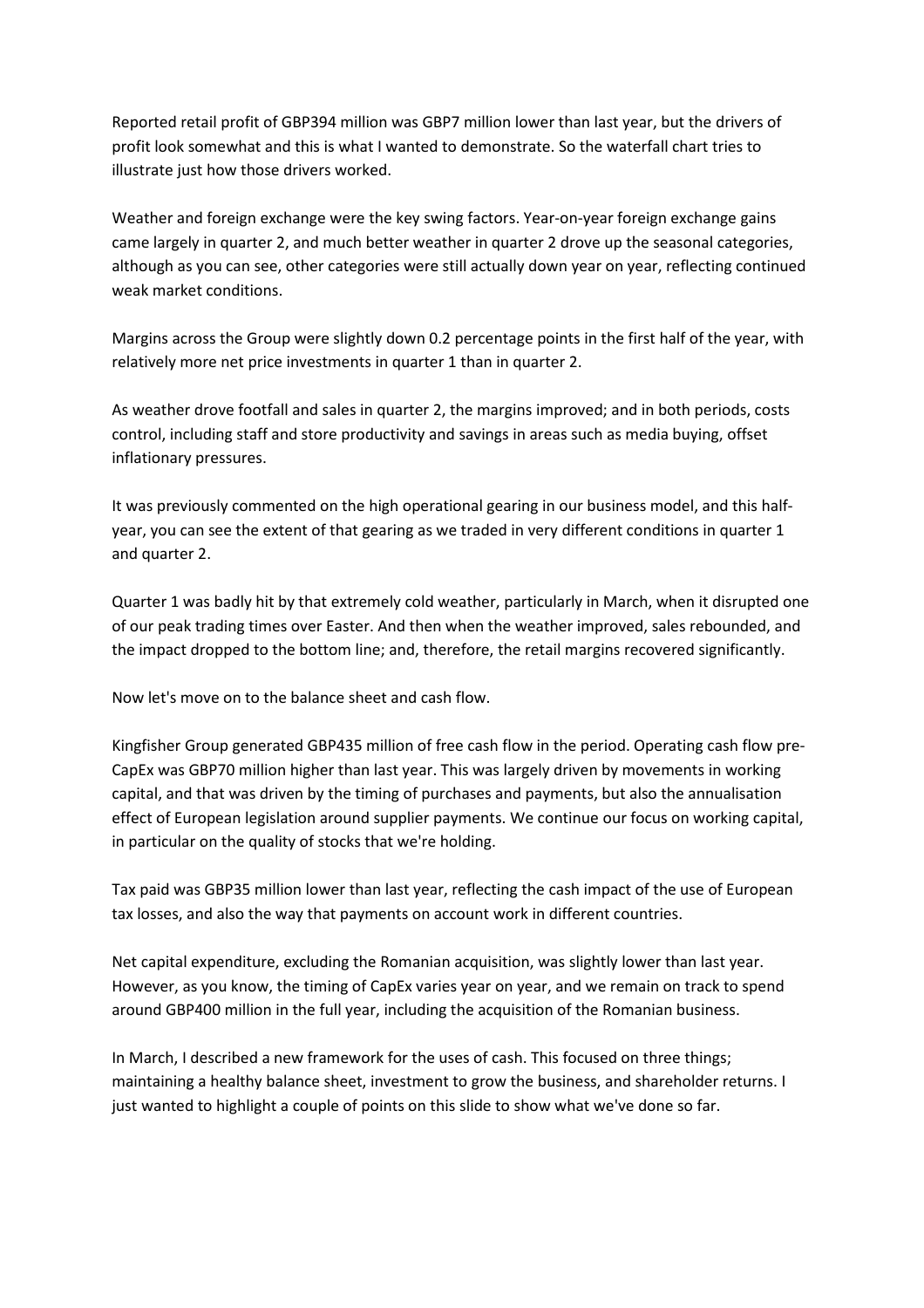In May, we bought a business in Romania to expand our Brico format internationally, and we financed this from cash. Dividends were paid, comfortably covered by cash generated, and we closed the half year with GBP259 million of net cash.

Our capital expenditure profile is similar to the profile I described at the full year, except that the proportion relating to new stores has increased a bit, if you include Romania. It still reflects our plans to develop stores in growing markets, and particularly using the Brico format, as in Romania and Screwfix. And while we intend to roll out the Screwfix network in the UK at a faster rate than previously envisaged, we're slightly slowing down our rollout in Spain to reflect conditions there.

So taking all of this into consideration, our balance sheet position remains in a similar place to the year end. Our net debt to EBITDAR ratio is very slightly lower than at the year end, and our credit rating remains the same, with Moody's and Fitch rating us at BBB flat equivalent, and S&P at BBB minus stable outlook.

As you've seen, we're investing in our business where returns are attractive, and our dividend is growing.

I said I would review our cash and balance sheet position against our capital structure framework on a twice-yearly basis, and I've done that at the end of half 1. I believe that we're continuing to strengthen our position, but our capital structure is not in surplus.

Quarter 2 trading was much better than quarter 1, as we recaptured some of the seasonal sales that we'd lost from the early part of the year. It may be that we're seeing some positive signs in the UK economy, but consumer confidence in the UK isn't high, and the much-needed property stimulus measures for the UK will take a bit of time to feed into our business. Europe remains a challenge, with France being our major uncertainty.

The balance sheet is healthy, but our metrics are not yet better than BBB flat, and we've yet to see more tangible evidence of sustainable economic growth in our major markets.

We were, however, very pleased that the French tax case was resolved in our favour after nine years. There was no cash inflow in the period associated with the resolution, but it really does help to give us better clarity about our cash requirements going forward.

So in summary, trading conditions remain quite challenging. Whilst the weather-driven upturn in quarter 2 was very welcome, the overall position is still subject to volatility. So we'll continue with the self-help measures that we're confident of delivering, and which will help to offset headwinds. This will allow us to take advantage of our operational gearing when the markets improve. And in the meantime, we continue to invest for growth, while focusing on cash management.

Thank you.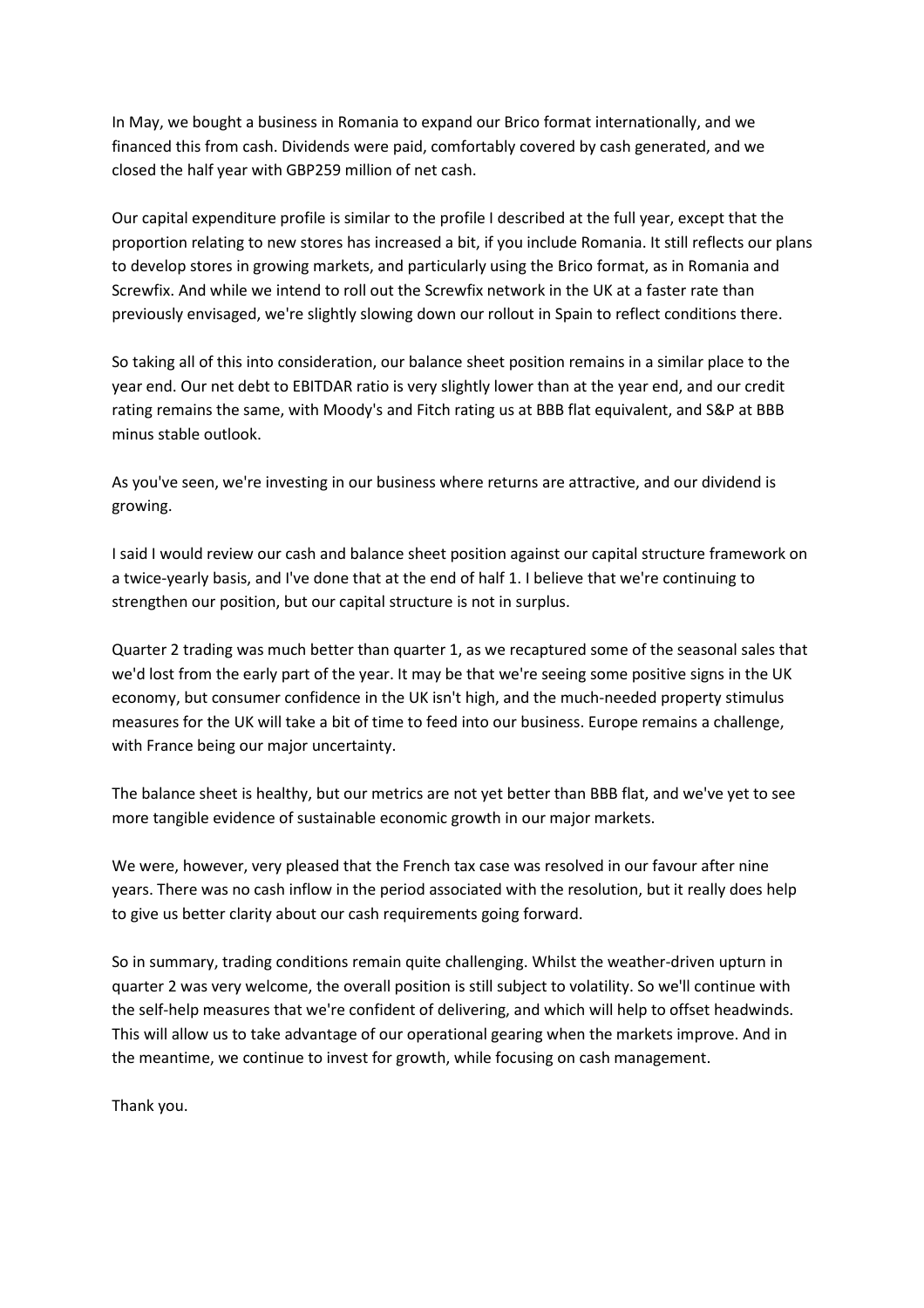### Ian Cheshire - Kingfisher Plc - Group Chief Executive

 Thanks, Karen. And if we switch to the strategic review, the mission remains the same. The purpose of the Group remains helping customers create better homes and having better lives as a result. And we are continuing to drive the eight points on Creating the Leader, and we're going to use that just again as the cycle to quickly update you on some of those, and starting with the work done on Easier on basically affordability and on the channel in the last six months.

And just to pick up the To Do List, we've set out handy prices in B&Q. 450 daily essential items have been reduced in price in the first half, and I think we've seen a better than expected tracking in terms of those price -- the volume/price elasticities.

Brico Dépôt, renewed focus on back to basics. 13,000 billboards across France, very strongly featuring a value for money message, reinforcing particularly to our heavy DIY-ers/small tradesman. And that again seems to have been worked.

We've rolled out our arrivages, and that is a program that will continue to go. But in both Turkey and Poland, using the Brico Dépôt arrivages; so when it's gone, it's gone; bulk purchase; blow it through' traffic build. And that's producing some interesting results, particularly for us in Poland.

And then the Enterprise Finance Guarantee. We've put about GBP12 million of credit on government guarantees into the small white van market in the last three months, and we've seen a good uptake. And we're pushing along with BIS for that to be rolled out. And I think, again, it's one of the ways of getting credit to the sharp end of the economy, and definitely seems to be having a helpful effect in terms of supporting our sales. So I think we're making good progress on that.

And Omnichannel we are working through. Steve will give you an update on the Darwin project in terms of where we've got to in upgrading. But as we go to what will essentially be a major overhaul, we are still upgrading as we go and a series of initiatives in terms of pushing the development of the online offer which I'll leave him to cover.

In Poland, Turkey and China, we're still upgrading websites as we go. Even Brico Dépôt featured, there is not a, if you like, a natural web platform in some senses from where it's come from. But even just improving the website, we've seen a growth in traffic of 24% there, and I think we will see the French market follow a lot of the trends in the UK when the tradesmen who traditionally were not Internet enabled will become more Internet enabled, and consumers are definitely looking to check stock and we think do more of their research.

Finally, the famous click & collect in Casto, France, we are live with that in Dardilly; encouraging signs in terms of average basket versus the standard average basket. And I think it's important to stress click & collect, very well known in the UK, is not as well-known elsewhere. In France, Le Drive with the hypermarkets is probably more well known. But I think what we're seeing is that people see it as a convenience opportunity.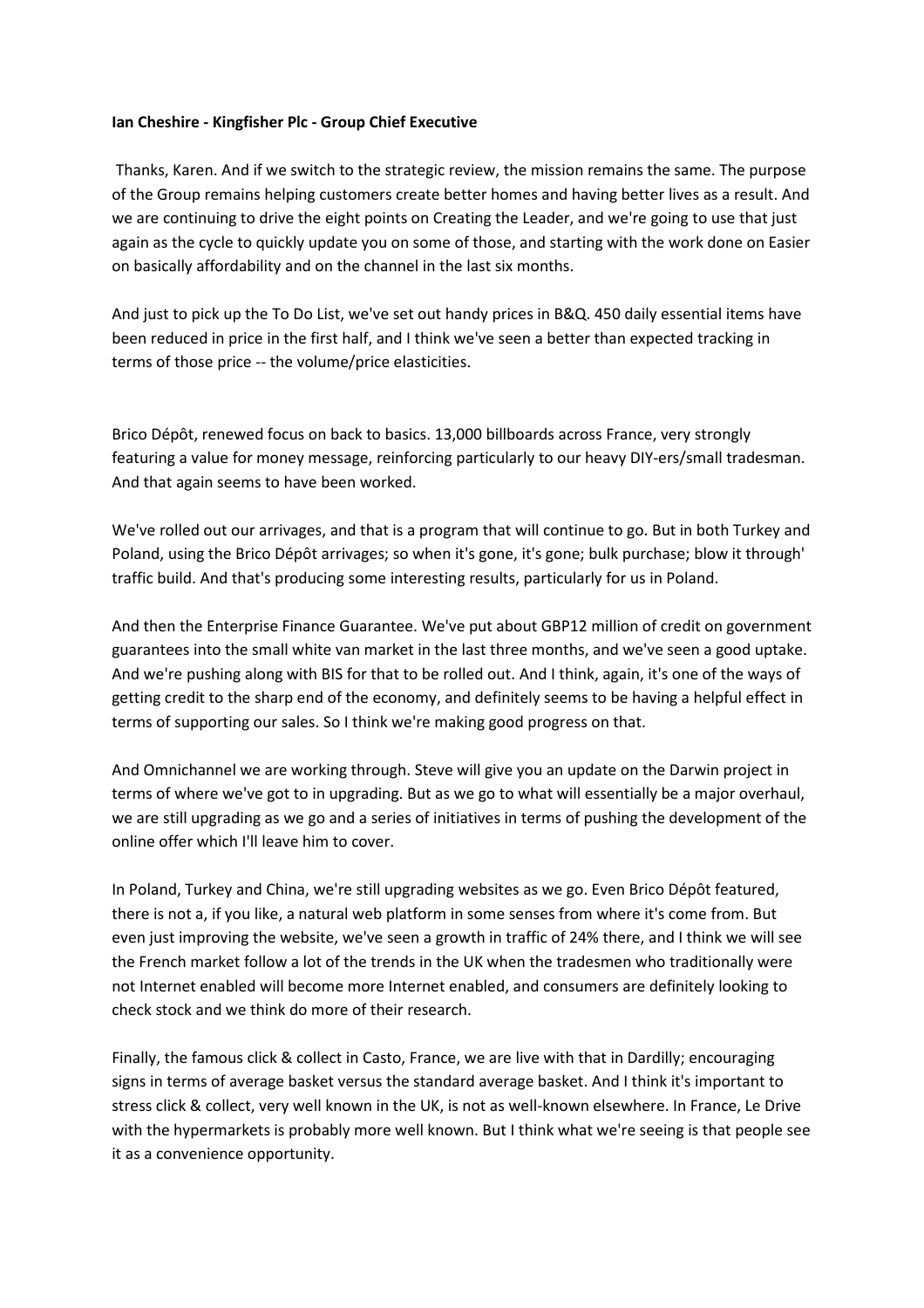And for us, as retailers, the important thing is not to see it as another bit of labour, another bit of store that I have to dedicate to this. It's the fact that our best customers are multichannel. So the fact that our best customer is coming in to click & collect and we can sell up to them and work with them I think is a great opportunity. So we're seeing that there.

And in Turkey as well, we're also going further with things like mobile apps and trying to jump a generation, benefiting from some of the work that Screwfix has done.

So a lot of work on that, and I'd like to hand over to Steve Willett to talk about, if you like, the future of Omnichannel, and particularly Darwin.

# Steve Willett - Kingfisher Plc - CEO Group Productivity & Development

 Thanks, Ian. I think, as Ian said, as a Group, we're continuing to actually develop and strengthen our Omnichannel offer. To do this, we've got two streams. The first one is we're running lots of trials that I think Ian said across the Group, such as the click & collect trial in Castorama, but our primary development stream has actually been in the UK. We've been building off the skills and experience of Screwfix and developing the Group Omnichannel platform, particularly initially in B&Q. And I'll talk a bit more about that in a minute.

In terms of Screwfix's Omnichannel proposition, that's been going from strength to strength, and I think we've said click & collect now is 7% of total sales; and mobile sales have doubled, and they're now getting significant.

In the first half, we probably had a major milestone because we had the first implementation of the Group Omnichannel platform. And we put that in to support the TradePoint proposition, and we now have over 8,000 SKUs transactionally live for TradePoint.

We're very pleased with the platform. It's working fine. And in fact, last weekend, we actually upgraded the platform to put in the functional enhancements we need to actually launch the new diy.com in first quarter next year. So that's going pretty well.

In terms of that platform, we're not just focusing on that. So as well as working on the strategic, we're also focusing on the basics of our current day-to-day online offer. And as an example of that, in diy.com, we've now added over 20,000 SKUs, new SKUs, available for online sales. We've improved the content. We've improved the navigation, and in doing that, we're trialling some of the techniques that we're going to be using in the new diy.com, which I'll show you in a bit.

I'm pleased to say in terms of focusing on the basics, it's working. If we use doors as an example, then what's happened is using the new navigation, we've reduced the number of clicks that you can take to find a product to three from six. We now have a full online offer of doors, and it's on 24-hour delivery. Not surprising, online sales has jumped from roughly circa GBP20,000 per week to about GBP100,000 per week.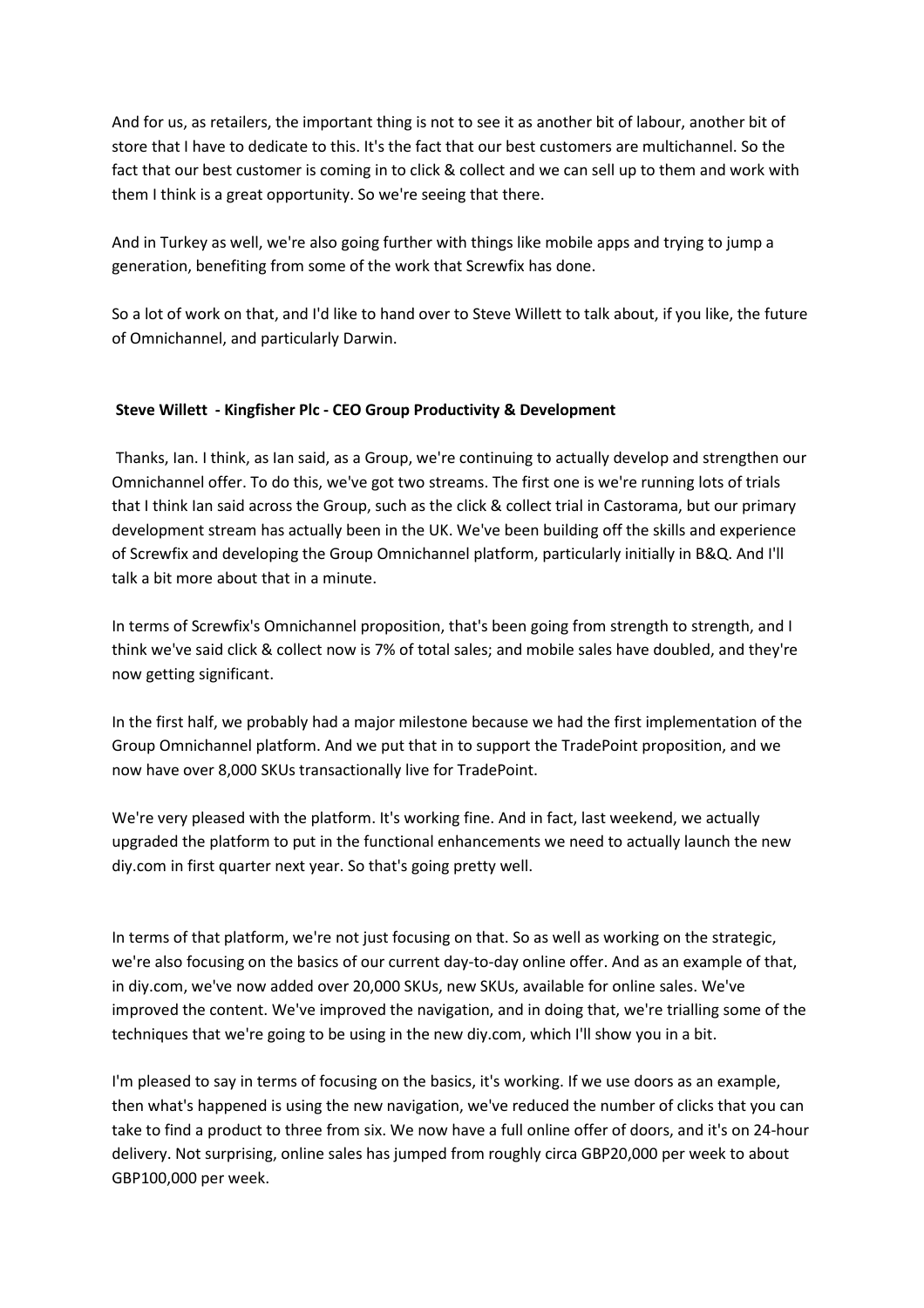The next major milestone that's come in on the Group Omnichannel platform basically is the new diy.com site, so I just want to show you a rough demo.

So the site's been organized to let our customers shop in multiple ways; inspiration, projects, and transactional shop. It's organised around rooms, which is the way the customers shop. We've upgraded help and advice with extensive how-tos and videos.

Inspiration's key to some projects, so we've significantly upgraded that with lots of lifestyle photography. We've also included some helpful editorials and video content to help you with planning a room. And we've organized it so you can also shop directly from the pictures, clicking the links.

The content page has extensive content, and the tabs have additional product content, help and advice and some reviews. And we've also added lots of new options around fulfilment, such as click & collect, which will be released into B&Q.

The other thing about the site is it's been designed to basically detect the devices that are accessing it, and the reason that's key is because the world's going mobile and tablet. And once it's decided what the device is, it automatically adjusts the user experience to the correct size and screen resolution.

What this actually means for us is it's automatic, so the web page only has to be set up by the web merchandisers once, and then it automatically adjusts.

We've also designed it to be mobile and tablet friendly, so it's been designed for touch. So we've taken out things like pop-up menus, which are a pain to use on things like tablets and mobile phones.

So I'd just like to show you another small demo, which is basically showing how the adaptive screen works.

So this is the screen and we're shrinking it. You'll notice it moves from four columns to three. You'll see the headers shrinking. You see the headers still shrinking. The headers have now moved to a mobile format. The columns have now moved to two.

So we're now in a mobile phone format and we're now going back. So adaptive design is quite key to keeping our web content fresh.

Thank you.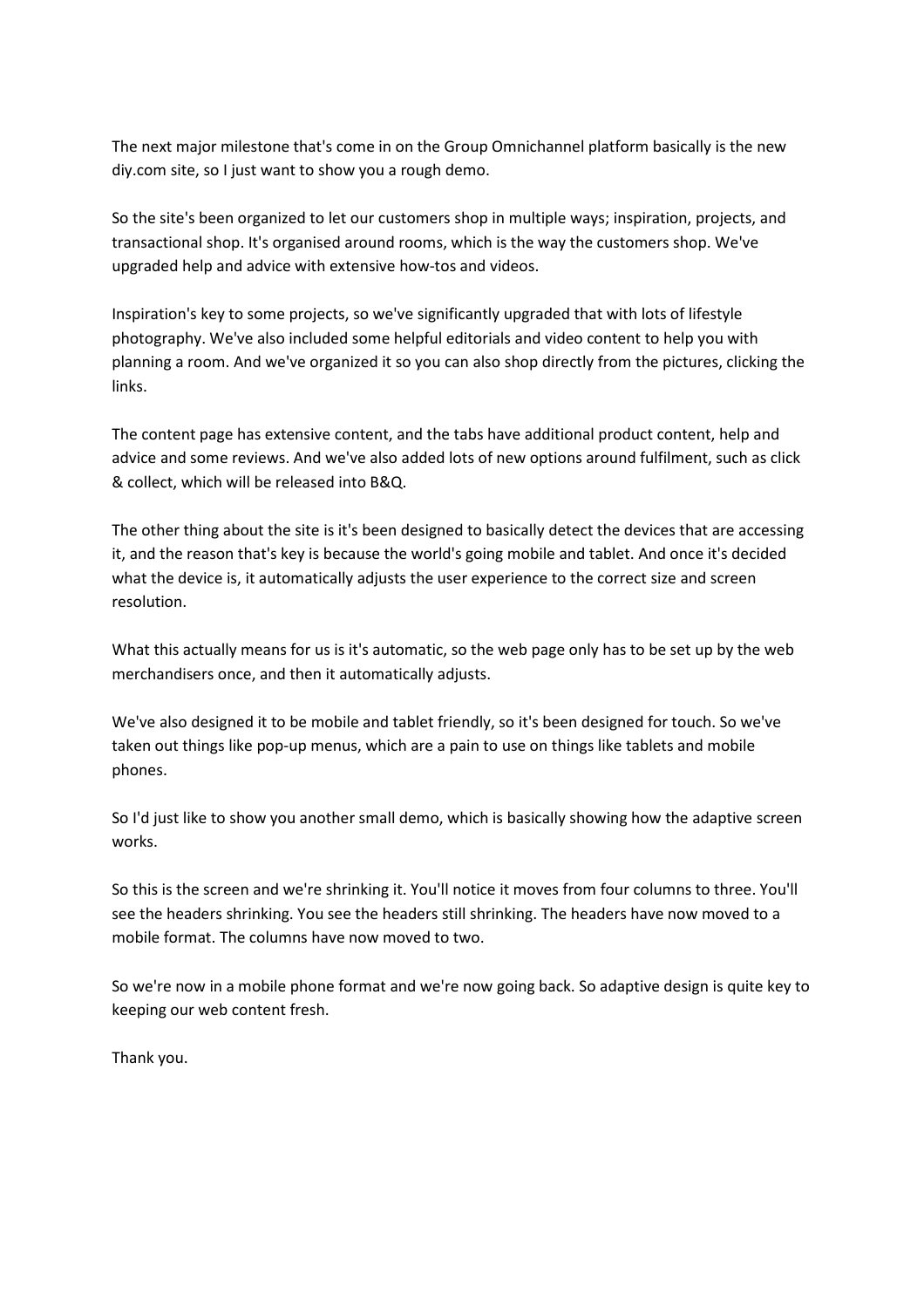### Ian Cheshire - Kingfisher Plc - Group Chief Executive

 Thanks very much, Steve. And it's always a huge relief when the technology demonstration actually works (laughter). Didn't go for the live shot.

What I would say is that the -- particularly the multiple device and the mobile Internet is such a big trend for retail, getting that right. And I think we're actually in some ways lucky that we're coming in at this point when it's clear we've got a multi device future, we can plan for it.

We can carry on investing in the top layer of our systems, which is the customer-facing app layer; reinvent that every six months but with an architecture that doesn't change the lower level base operating system. So I think we've got some really interesting things coming down the line, which we'll launch.

And the point to stress also with this is that Darwin isn't just a front end. It also changes the way we run the stores, the way we order products. So it's a very major rollout that we're going to be encountering and I think a major re-platforming of B&Q.

So if I can switch then to the product on common and just talk about a couple of the milestones in the first half that we've passed. And if we can click the technology add-on, there's a set of milestones we set out at the beginning of the year, and I think we would say we are mostly on the way.

The two things I'd like to pull out here, one is on IQE, we've developed a whole range of energy efficiency products based around a new boiler range, which has traditionally not been an area B&Q has been that effective in. And some might say that it has something to do with the cartel in the boiler market. I couldn't possibly comment, but it's very nice to have affordable warmth as a scheme that we can use to develop sales of the boiler market in the UK.

And we've been working with a series of manufacturers and Loughborough University to develop a whole brand of integrated energy efficiency which will feed into the eco-refurb initiatives such as Green Deal, FiT, RHI and others. And we are very -- see this as a major opportunity in the UK, and longer term, an opportunity around Europe as governments try and encourage the refurbishment of existing housing stocks. So we think that's got off to a good start and we'll be rolling out across B&Q and Screwfix.

Paint is work in progress; I think some very encouraging signs. And the new own label paint tender is well underway.

SITE, the work wear brand, I'll leave to Guy to talk about some of the work that's going on there.

And then the other thing to talk about is quite a significant milestone internally, but to share, we've had traditionally product shows in each country. Casto has always showcased its next year's ranges to its store managers and its teams. B&Q has had a similar thing for seasonal, and some of its other ranges are showcased.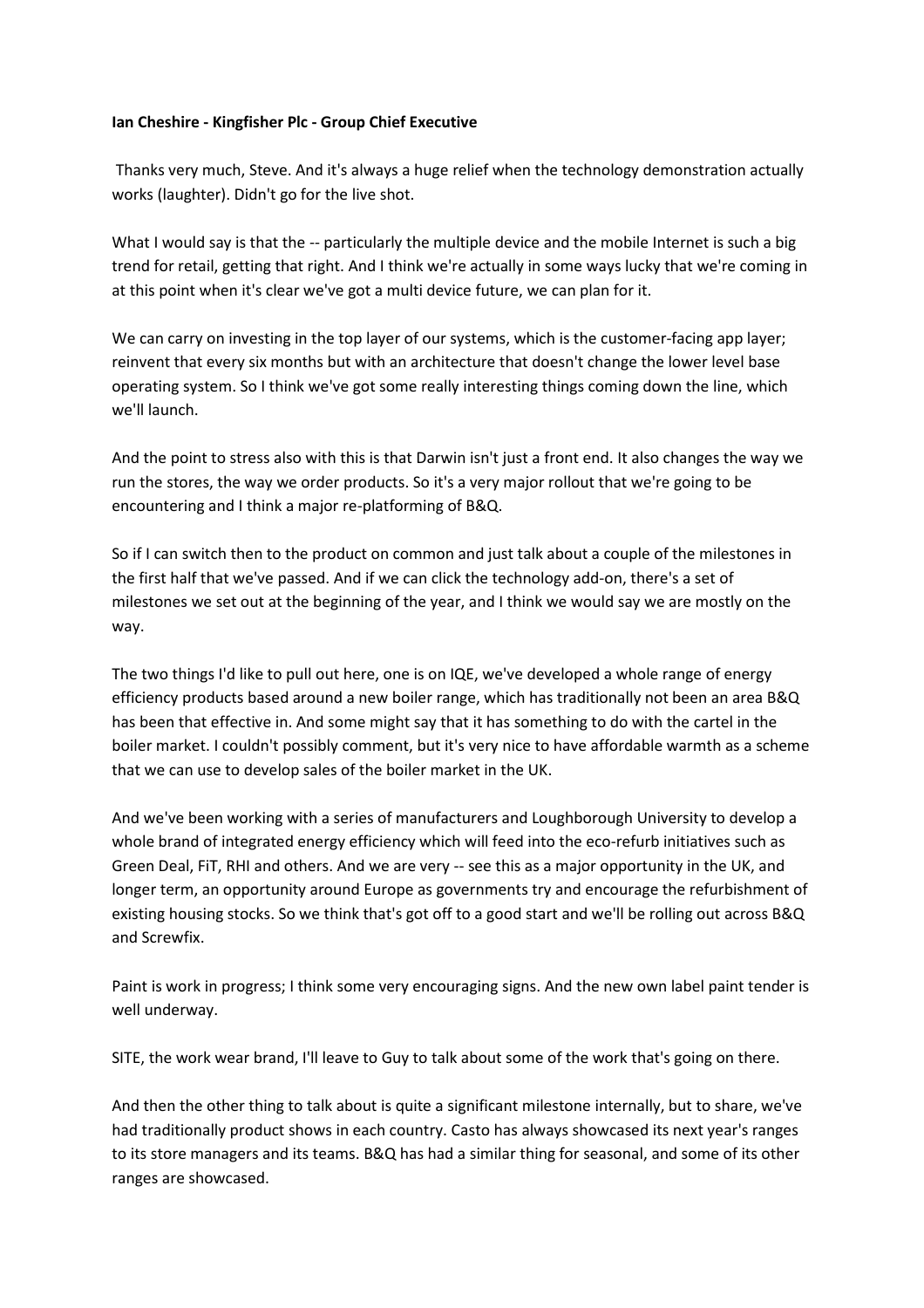What we've now brought together is a European -- in October, we'll have a one-team product show where 6,000 people from the UK and France, so store managers, store teams as well as the head office teams, seeing the Group brands, all the suppliers, all the own label, where the future is, and really coming together to try and talk about the power of the Group brands and where we can drive them. And I think that's a very important milestone in the further integration of Kingfisher and the first time, if you like, the physical reality is catching up.

Now I'm going to let the rest of this -- turn over to Guy Colleau who's going to talk a bit about the sourcing operation and the opportunities for us as we go forward.

Just before I do, this is the reminder. We are starting from a long way back in terms of a decentralized organization. We're going through federation. Our next future is really about how do we develop real integration, real capabilities, particularly around brand. And Guy has now taken over responsibility for this area and will talk a bit about his plans on sourcing and product.

# Guy Colleau - Kingfisher Plc - CEO Group Sourcing & Offer

 It's a quick development (laughter). Good morning. In line with our Creating the Leader strategy, we are developing our direct sourcing share of sales which is now around 20%.

In order to structure this evolution, we have built a clearer, stronger portfolio of own brands for DIY and trade formats through that. We are -- we drive common products and suppliers already at nearly 10% of Group sales.

Our knowledge and product development, innovation and design, have now a starting impact on product differentiation. The launch of our new Blooma Charcoal barbecue range in Casto, France, and B&Q UK this spring, is a good example which will be followed up next year with a gas one, with very encouraging results.

We have continued to develop our capabilities in global sourcing, launching new offices in Vietnam and Israel, and develop our near sourcing capabilities, increasing our means in Istanbul and Warsaw.

Now we are starting the second phase of our journey, which are first continuing to explore direct sourcing opportunities, to increase direct sourcing share of sales; and secondly, start the renew of the first project to modernize the offer and increase the margin advantage.

To do that, we are splitting the sourcing organization, one part located in each OpCo, working closely to commercial team to increase direct sourcing products and sales; and the other part in sourcing offices close to factories and suppliers to negotiate better conditions and check quality level. In summary, we want to be able to focus at the same time on increasing volume and managing the margin advantage. So this is not a French Revolution but more an evolution of our organization.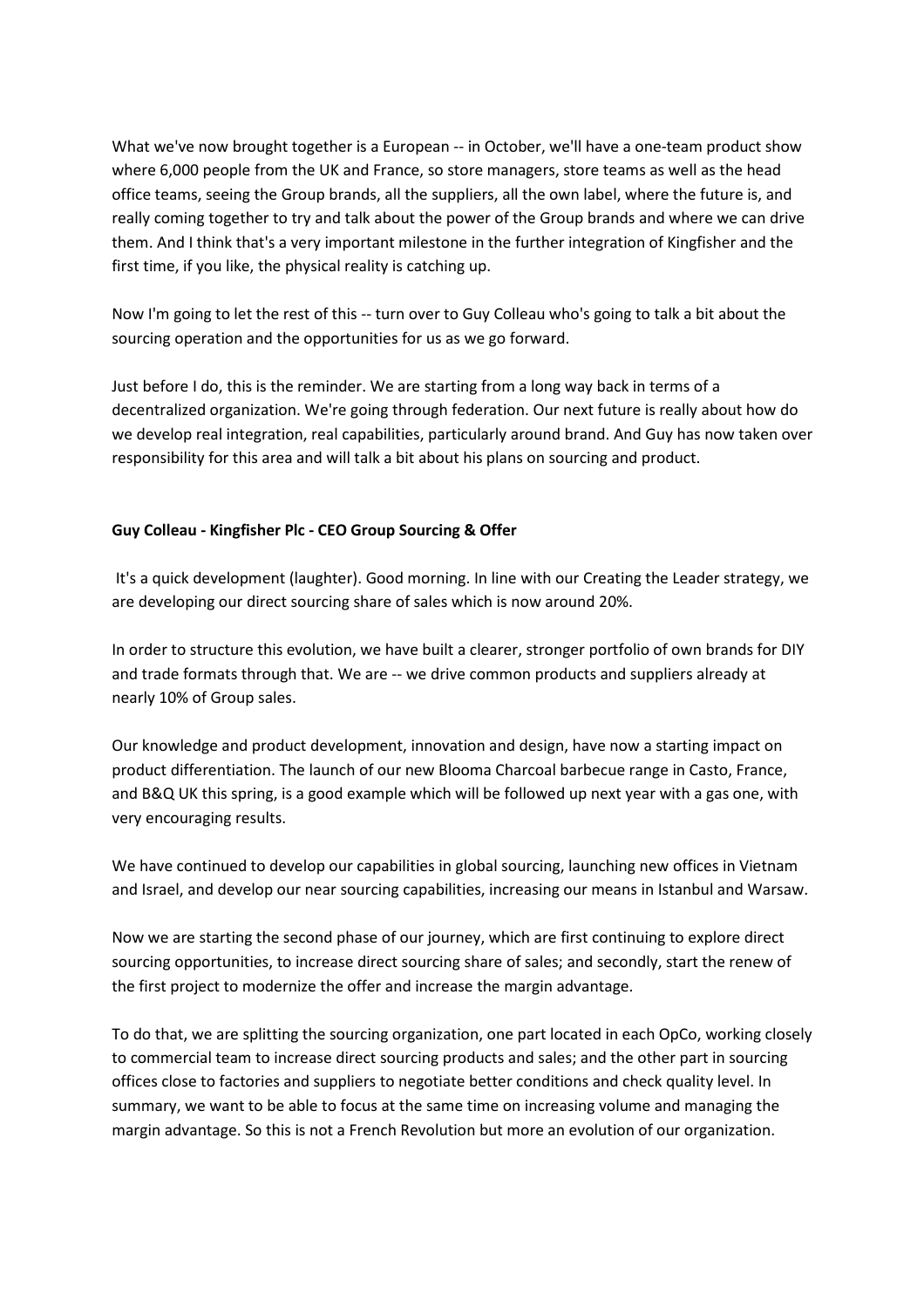Many of you will visit our inaugural European product show across UK and France next month in Lille. We'll showcase how much networks have change across the Group, and I think it's a key success point for our journey in direct sourcing activity.

To give you an example on how the three levels, home brand, direct sourcing and common are working together to create increase the value creation, I can tell about the new work wear, home brand SITE, coming from Screwfix commercial team, and initiative and customer knowledge built with our direct sourcing capabilities and now extending in Brico France, and coming soon in B&Q UK and Casto France and Poland.

Launched last year with only 11 SKUs, with a high level of customer value, SITE is now driving the work wear category. Sales up nearly 20%, and it's about 30% of margin in Screwfix H1.

Now it's about 200 SKUs. The full range will implemented in Brico in France this month, and the story will continue with an edited range for B&Q UK and Casto France and Poland.

I hope you will appreciate the total fashion look of these products. We are -- and tradesmen are very, very satisfied about; and the feedback from them is very, very positive and the figures are in line with that.

Thank you for your attention and now I pass back to Ian. Thank you.

### Ian Cheshire - Kingfisher Plc - Group Chief Executive

The reversible high-vis jacket there and the SITE gear is -- slightly spooky sort of security guard looks over the side. But it's been an example, I think, of a product category developed in an OpCo network, and I think these comments are very much the way we want to drive this, which is let's not build big central structures; let's network operating companies around real product ranges. And then, let's work to drive margin out of our cost -- out of our sourcing operation, because I think it's very easy to get seduced into let's take a KPI and say how much is common, how much is direct.

The real value added is how much money we make out of it, and that will come through having common products, but that's because they'll be the best products that people want to sell. So a real focus on commerciality, a real focus on being close to OpCo.

So moving from common to efficiency, and just really a few words there. We're working quite hard in places like Poland, Spain and Turkey. Take something like cross-docking. We see a potential in Poland to get to 40% cross-docked. We're only at 1% now. We're already at 21% cross-docked in France. We think there's a big opportunity as these businesses can be consolidated to really look at the supply chain.

In terms of the UK and France, we've had some very good results, and media buying to come on to shelf-ready packaging, a big push, and particularly in Brico where you've got a low labour cost focus. Staff bonus I'm going to come back to in a second; and then IT is a big opportunity for us.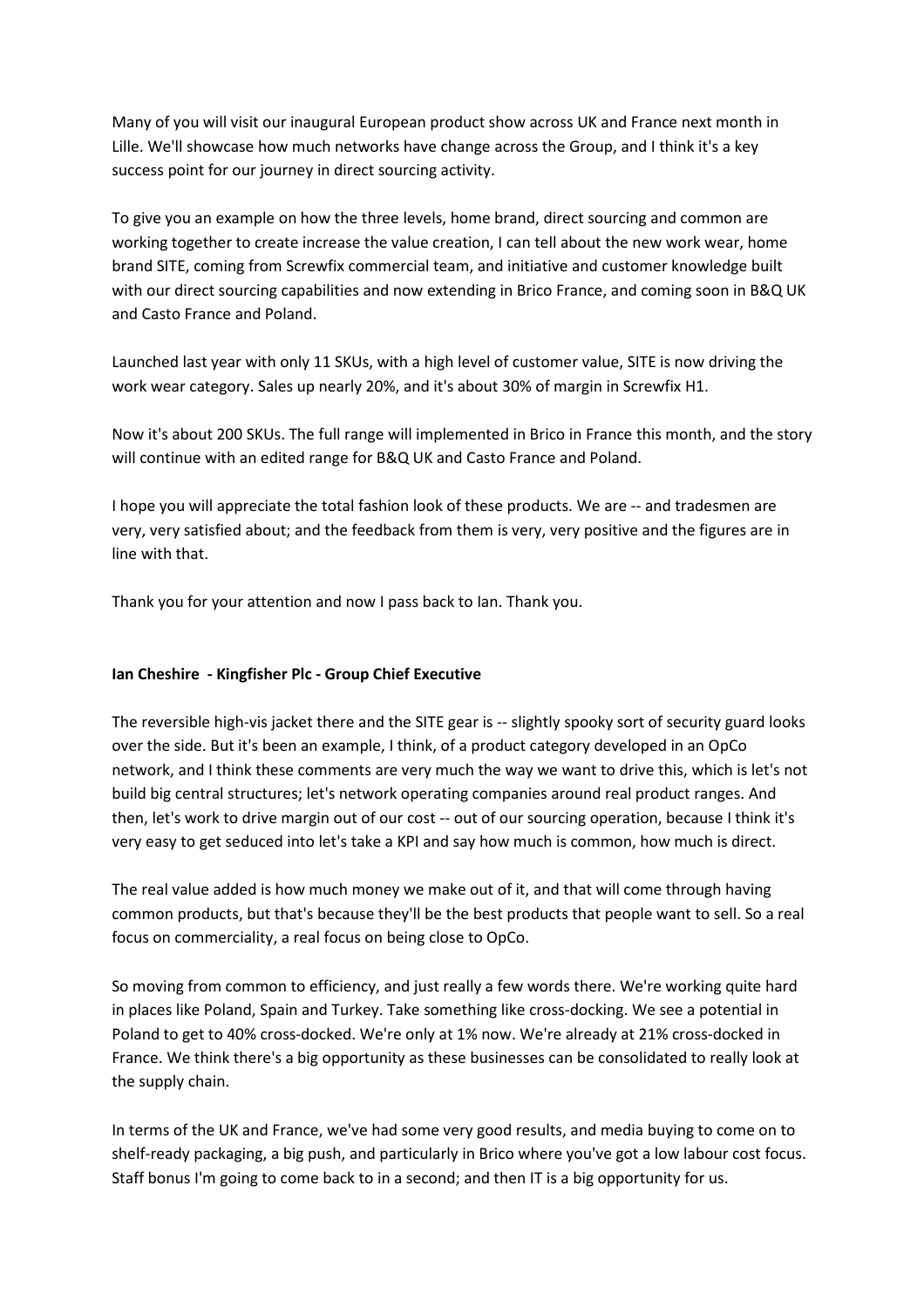So just moving on to efficiency here. GBP5 million taken out of the media buying through, and we're now working with WPP media buying. That has been put straight back into our advertising to push the top line. So we're looking for sources of cost opportunity which we can reinvest to drive the top line.

In Poland, we've adopted sort of the progression. It's called 'Premia Turbo Progresja'. We've talked about this before. It started in Spain Brico where the level of store bonus is tied to a combination of store profitability and growth; slightly different; and it's a store-by-store basis. And we're definitely seeing that start to drive a market share gain in Poland as people understand that their store profit performance is what determines their bonus opportunity. And I'm glad to say we're paying out more in Q2.

We've definitely seen this across the Group that when we tie individual store performance not to a budget but to actual real growth in profits, and then the management interest in how do you improve that, it definitely helps.

The other item, little bullet point there which we probably will talk about more at the prelims, is that we've just agreed at last month's Board meeting, in fact, that we're developing a Group IT platform of which the Darwin model is one element. But we will be kicking off an investment program with a view to having next year running in production form in a real store where can see it, a central Group IT platform, and really trying to drive out, if you like, the theoretical benefits that have been talked a bit before but with a real, serious platform based around non-changing systems of record, integration layer, but then rapidly changing application layers so that we can keep the flexibility but get the scale advantage. And that will be the first time we've built a Kingfisher platform as opposed to try and take a bit of the OpCo platform and translate it.

So I'm looking forward to the techie demo next year from Steve showing all the wonderful things we can do. But I think it is a big cost-saving opportunity in the future if we can unlock productivity through a Group-wide IT platform. So that's an important decision point for us.

Moving to expand and the final element, final two elements here, I was just going to pick up some of the points we said we would talk about; space, growth.

The Brico Dépôt picture up there is now probably the most visited store in the Group because it happens to be in Palma de Mallorca, which suddenly becomes incredibly interesting to visit at certain times of year. But we carry on growing. We've also seen -- that's Oldham, I think, Screwfix; a great growth in Screwfix.

So the opening plan, I think, has carried on, and we've already talked about the opportunities for Screwfix in Germany which we look forward to.

Brico into Romania, a few points on that. 15 stores is 50% freehold, 50% leasehold. We think it represents very attractive value relative to the property and net asset position. We are also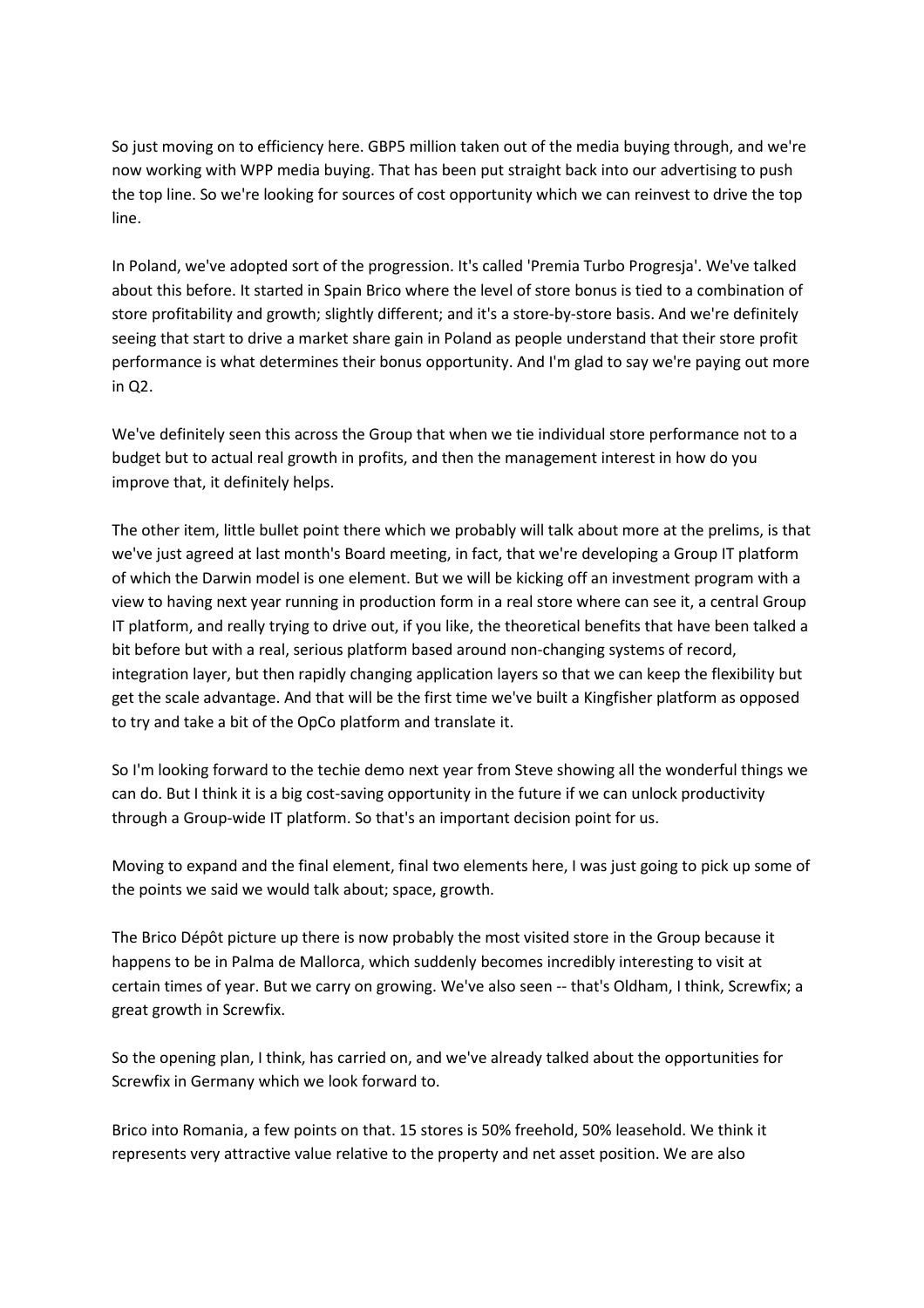convinced that that, as opposed to a classic big box, is the better market for Romania, and that could be a 50-store opportunity. We are clearly interested in taking that further.

The other point again to mention is Koçtaş. We are in advanced negotiations to pick up two of the stores that are being abandoned by Praktiker as they exit. They've put their business into liquidation in Turkey.

It is worth saying -- we have various reports in the press saying we're about to buy Praktiker. I can categorically say we are not about to buy Praktiker, but we would love to pick up those stores in conjunction with the landlords. That's a very different conversation now.

Around the rest of Europe, we've said before there may be opportunities for bolt-ons, and we remain open for interesting opportunities, but we are not interested in buying any old rubbish. And that's not just an attempt to defer the 25 investment bankers coming with [an ex] book, but it is to stress that we have clear strategic opportunities which we will add to. But we're not interested in buying footage for the sake of footage.

Moving ahead on Screwfix. As I said, we've got 20 countries across Europe now, and that is actually proving a quite useful learning. I think increasingly, web platforms will deliver to multiple countries, and it's something we will develop further.

The Germany trial we've had a lot of work on and the team have put together I think a good program. Summer 2014, four stores in a major city in Germany we'll confirm shortly. In passing, I should say we will be reviewing our -- the relationship with Hornbach has not changed in terms of our shareholders' agreement remains in place. We will review with them the situation of the three directors we have on Hornbach Boards because it might be a slightly difficult position if they're in the possession of the Hornbach data and the Screwfix data.

We'll review that. If necessary, we would step down temporarily while we decide what to do. But I would stress again, Screwfix and B&Q co-exists. We think there's potentially room. So no change as a result of that trial as we speak right now.

Now the next thing is on expand. Sounds a bit contrary to talk about reduction because it's not expanding. The right size right place program has I think proved a very strong success so far.

We've only, however, got one store which is for real trading, which is Belvedere with Asda. It's already generating the footfall we hoped for. We're seeing an improvement of sales density of 75%. I think that needs to run for a little while. I think it will probably be more than that once we settle down.

We have, therefore, concluded 17 further deals with the variety of the grocers. They are in various stages of planning. It's worth pointing out that we have two consents in place, but by contrast, Belvedere took us a year to get planning.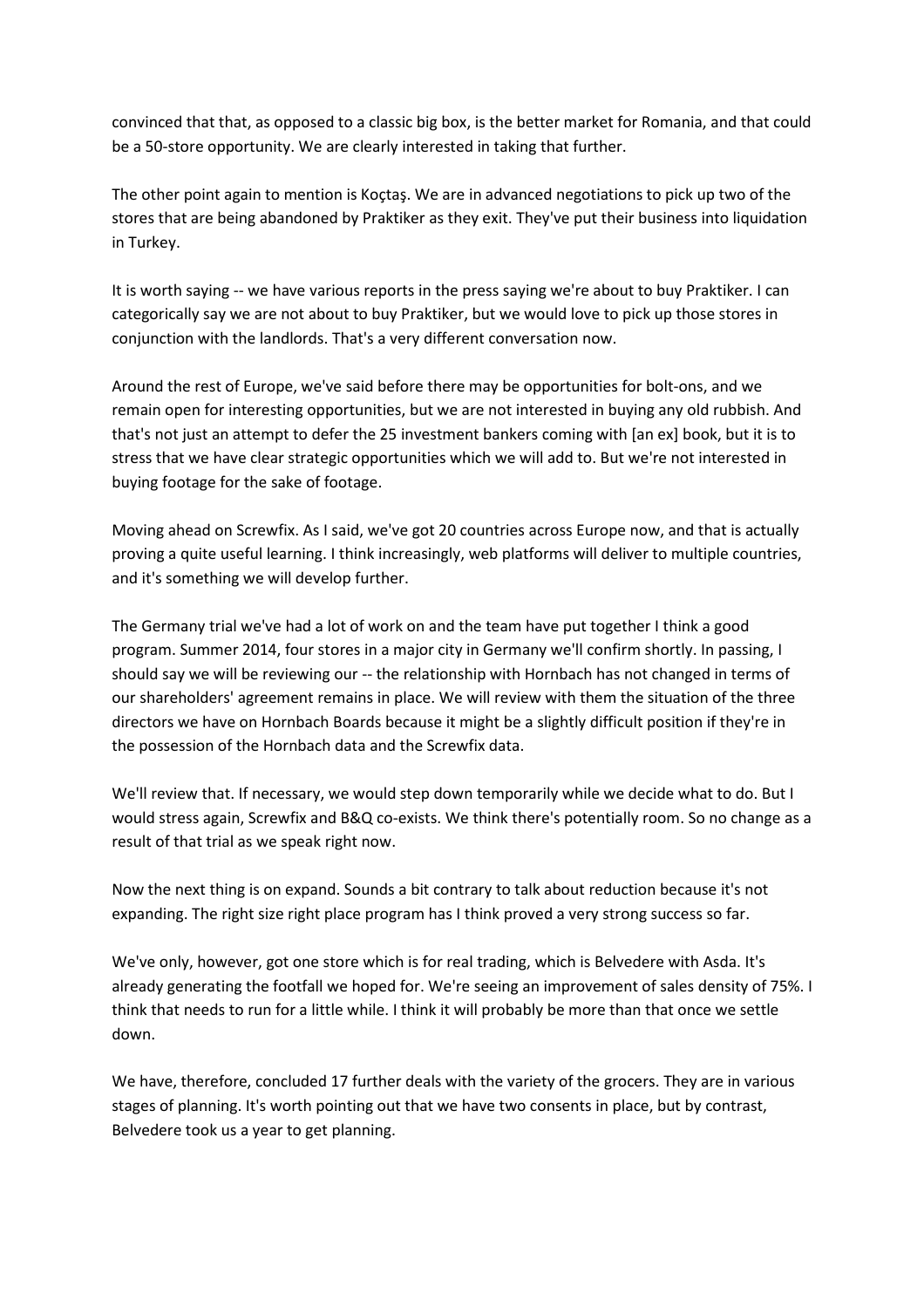So there will be a time lag on this, but those 18 stores represent 5% of the space of the UK, GBP16 million and GBP7 million of savings. And if you gross up the costs of the leases, it's roughly GBP130 million of net debt reduced.

So it is material. We however have started with the food players because the proposition is best there in terms of it wins for the landlord, it wins for us, and it's easier probably to get planning.

We're now looking at the second phase, where can we go; thinking very laterally. Kevin and the team are looking at a wide variety of options for what we can do with the space from a sub-let, to usage, to catchment area analysis. And I think while this is a multi-year program, and it's not easy because you can't just walk away from institutional leases, we think there's more to come, and we remain very focused on it.

So finally, talking to how we run the business, One Team. A couple of points to mention there in terms of people and Net Positive. We're extremely pleased to have recruited Richard Gillies, who's really probably the practical founder of plan A for M&S, who's going to join us as Group Sustainability Director, to really deliver Net Positive as opposed to the framework.

And the Good Woods piece, we are developing a working woodlands program for the UK which has already got 3,000 hectares of woodland management signed up to really allow us to take out the wood product from it, encourage jobs and local economy and bio diversity in those woods. And we think that will be a great showcase for how you can have a net positive impact.

We've also seen a major shift in the number of people we're moving around the Group, not just the ones you see here on the stage, but actually a significant push. And the Kingfisher One Academy, where we're increasingly developing a cadre of international leaders, is definitely making progress. So I think we are continuing to land things against the framework that we already announced.

So to sum, up we had, I think a very unusual H1; certainly, the most extremely Q1/Q2 I think I've personally ever seen. And I think over the first six months, we would say that the underlying markets were weak.

I think it is fair to say that the UK forward indicators have started to move ahead. What we are trying to position is that it won't immediately benefit us. It will benefit us if it continues and is broad based. But of running Kingfisher with an Anglo-French dimension, we have significant uncertainty in France which will persist and I think we have to navigate our way through that.

However, Creating the Leader is on track, I think the self-help initiatives are there, and we have the opportunity to I think continue to gain share and drive our own efficiencies.

So that, plus a very strong balance sheet, leaves us I think well placed for the next phase. We've demonstrated operational leverage when we get volume. We know we can get that. But we're not counting on the economy ticking up and we are very committed to carrying on with our own strategy, and we think that remains a very fruitful course for the next two years to three years.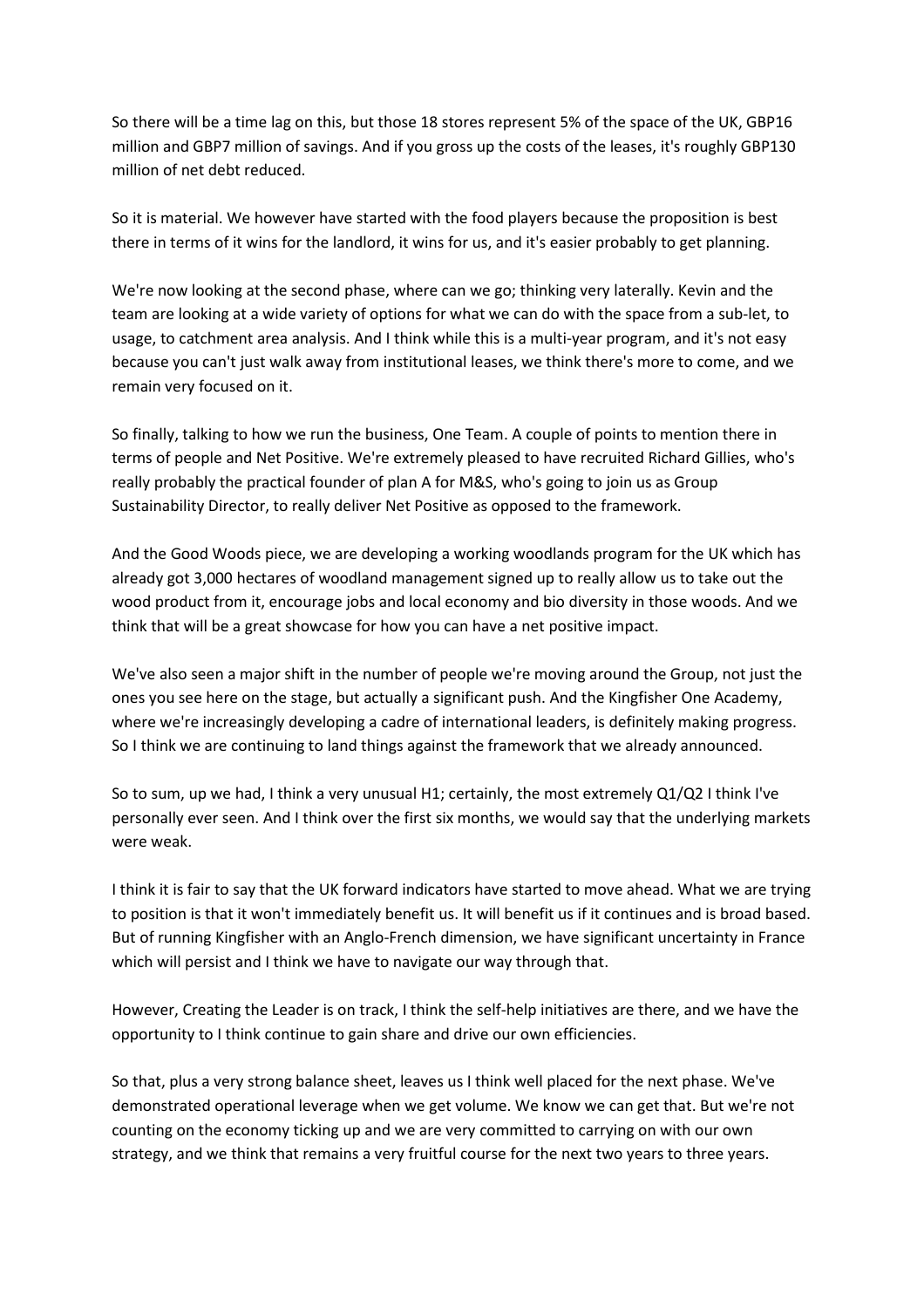So thank you for that, and we'll move back to questions. I've also got here the other members of the Group Exec, Kevin O'Byrne and Philippe Tible, who will also be, I'm sure, thrilled to answer questions as directed.

So if you could direct the question to me, identify the organization, because we've got some people online listening who won't know who you are, and we'll start with the host, Fraser.

# QUESTION AND ANSWER

# Fraser Ramzan – Nomura Securities - Analyst

In the light of the uncertainty in the French market, I just wondered if you could give us some indications as to the degree of cost flexibility you think you have, particularly now that peak trading is essentially out of the way in August in France for the remainder of the year. Thank you.

# Ian Cheshire - Kingfisher Plc - Group Chief Executive

Excellent question for Philippe (laughter).

# Philippe Tible - Kingfisher Plc - Divisional CEO, Castorama & Brico Dépôt

I'm not totally surprised by the first question. Thank you for that.

Just a first comment about France. I used to be very negative when talking about that. And there is a scoop this year; a fantastic, very positive scoop. Maybe you didn't notice exactly that. It's coming from a slide, current slide. The French tax can generate a big profit. It's probably the first time, but it's important to know that [laughter].

About the French market and the trade business, it's really complex now because they have a lot of index negative. The building market is down from the CAPEB, the union of small building companies. And the forecast is minus 2% for the full year, so it's not very exciting.

The housing market is down. The forecast is minus 10% for the full year. But the good news is for Q2, the footfall for Brico was plus 0.1%. It's not fantastic; I know that. But it's slightly -- big change; it's a change, in fact, in the trend for Brico.

So we don't have any information to be optimistic or pessimistic. We try to manage the business day to day, day after day. We are currently closely managing the cost every day, every day, every day. We just try not to be pulled out of our market share, so we keep real aggressiveness, commercial aggressiveness.

Finally, as usual, what is certain is uncertainty, and it's so French. Thank you.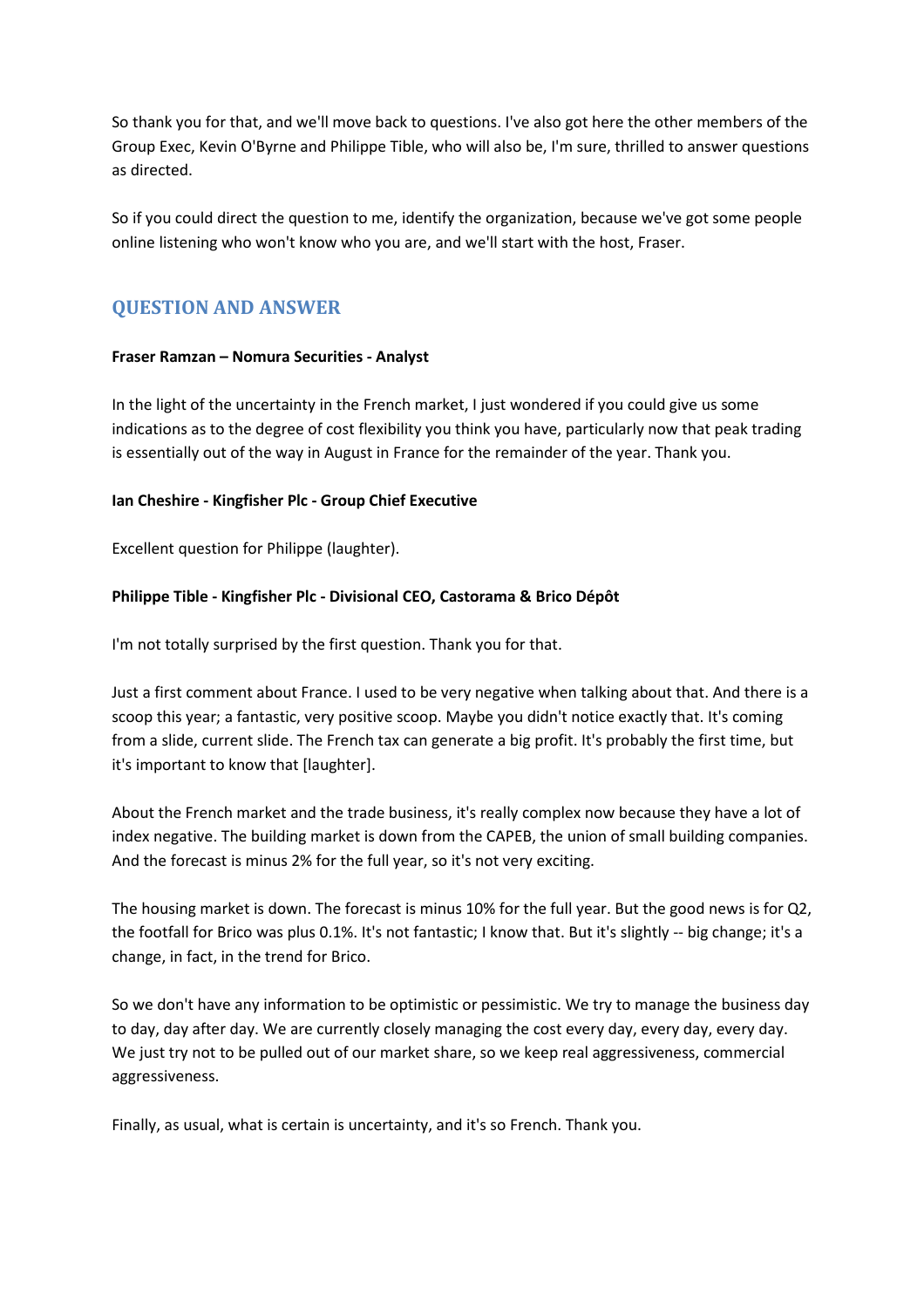### Jamie Merriman - Sanford C. Bernstein & Co. LLC - Analyst

Jamie Merriman, Sanford Bernstein. My question is about the sourcing initiatives. And now that you've moved past or moved away from the percentage of sales targets into margin targets, I'm guessing it's too early to tell us what they are, but how are you thinking about that and how should we think about it going forward?

# Ian Cheshire - Kingfisher Plc - Group Chief Executive

Maybe I could start with that, and then if Guy wants to add to that.

I think the reason for our focus on how much money we'd make out of it is that you can quite easily switch suppliers into sourcing offices, and you don't actually necessarily make a gain. And the other part was the degree to which the sourcing was really connected into the OpCo ranging.

And I think the two things that Guy has kicked off, one is the sourcing operation plugged in at country by country, OpCo by OpCo, allows the sourcing offices in places like Warsaw and Vietnam and Hong Kong to purely focus on price negotiation. And I think they were doing a lot of that before and I think that will produce some significant margin opportunities.

But the other part of it is that we are developing now a next wave of those -- frankly the three-year targets on precisely those margin opportunities, where they are, what do we need to do, where can we go. And we are trying to make sure we capture the totality.

So for me, while a lot of the sourcing narrative has been about put people on a plane to Hong Kong and go and buy stuff in Shenzhen; great. Actually, if I can get, for example, Turkey, Poland and Russia to do an OPP price product out of a Turkey -- Bulgarian tile factory, that's great, and that is common sourcing as far as I'm concerned.

So we're trying to enlarge the scope, make sure we capture all the synergy efforts, all the areas, and then make sure that they are being tracked. And this is where probably Karen and Guy are going to work a lot together on triple net, net-net-net, real profit achieved.

And I think it's the natural phase too that we build up the volumes; that's gone great. Now I want to squeeze the volumes to generate even more. So I'm probably chasing again a bottom line gain rather than absolute top line sourcing.

### Guy Colleau - Kingfisher Plc - CEO Group Sourcing & Offer

 (Inaudible) the new balance, we started the journey with many, many changes to reach the volumes, to increase the volumes, and now it's time to continue to improve them, but same time be more demanding on the -- increasing the margin advantage and checking all the quality processes in our factory. So it's very important to start this new phase for us.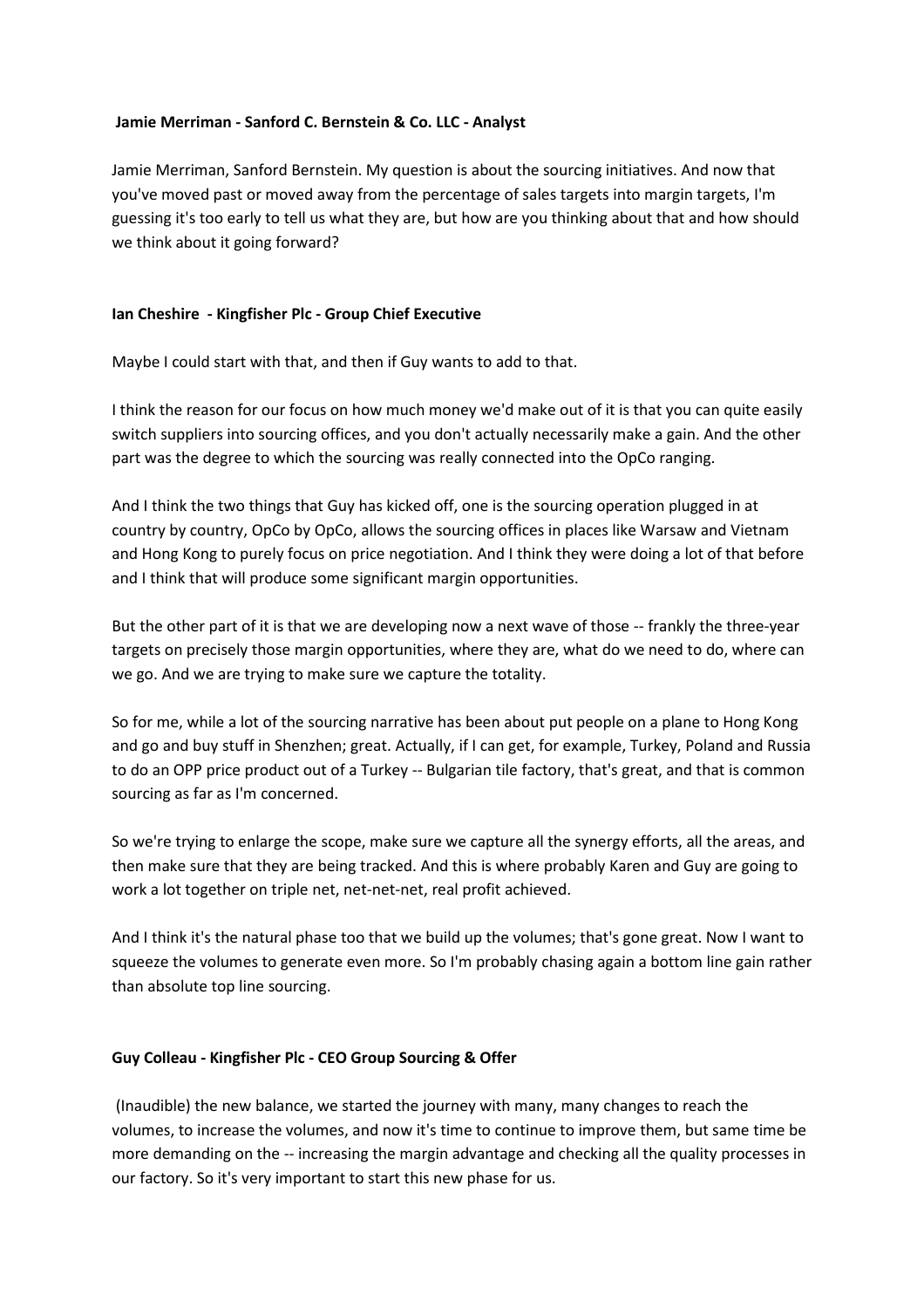#### Ian Cheshire - Kingfisher Plc - Group Chief Executive

We will talk about that a bit more at prelims to try and get some sense of what we think it's worth, but we are still at a very early stage of the whole sourcing opportunity, and I think there's a lot more to come yet.

#### Simon Irwin - Credit Suisse - Analyst

 Simon Irwin, Credit Suisse. A couple of questions. Firstly, can you just talk a bit about TradePoint in the first half, and particularly how it's trading with the mobile application? Obviously, the online application now up and running.

Just in terms -- going back to what you were saying on sourcing, it does sound as though there's a slight change of emphasis in terms of having less product being pushed on OpCos and more pulled. Does that mean less top line and hopefully more margin? Does it change your thoughts as to the long-term potential of the whole initiative?

#### Ian Cheshire - Kingfisher Plc - Group Chief Executive

 I'll go back on sourcing, and maybe some combination of Kevin and Steve, would like to talk about TradePoint, particularly online TradePoint, because that's still fairly early days.

On sourcing, there are actually, I think, two things. It isn't as simple as pushing on the OpCo. In fact, one of my observations of where we've developed is that almost the sourcing offices were having to say yes to all the Topco requests. So we have a huge number of SKUs, far more than we probably should that have been dealt with through the sourcing offices -- I think we're talking over 40,000 SKUs -- whereas really, we should have a more focused range. And that is something that Guy and the team will look to consolidate. So in fact, it's a balance between that and the -- if you like, the central range.

But the second part is we do believe that there are opportunities to look much harder at the margin. If you can consolidate the volume per SKU, you go harder into the negotiation, and you can paint a picture of how much more can come. I think there's more to come out of the sourcing pot. And it's the difference between saying I've got it sourced, and, I am getting maximum value out of it.

This is a bit like one of the early days when Kevin and I were in 2008/'09, talking to the businesses about cash, and we said words like can you reduce your stock, because with all this stock, liquidate the stock and then we can have CapEx.

And when people hear that too simplistically, they say, well, that's very easy; I'll just take out the best-seller stock. And we're saying, no. The point is to attack the tail, attack the cash.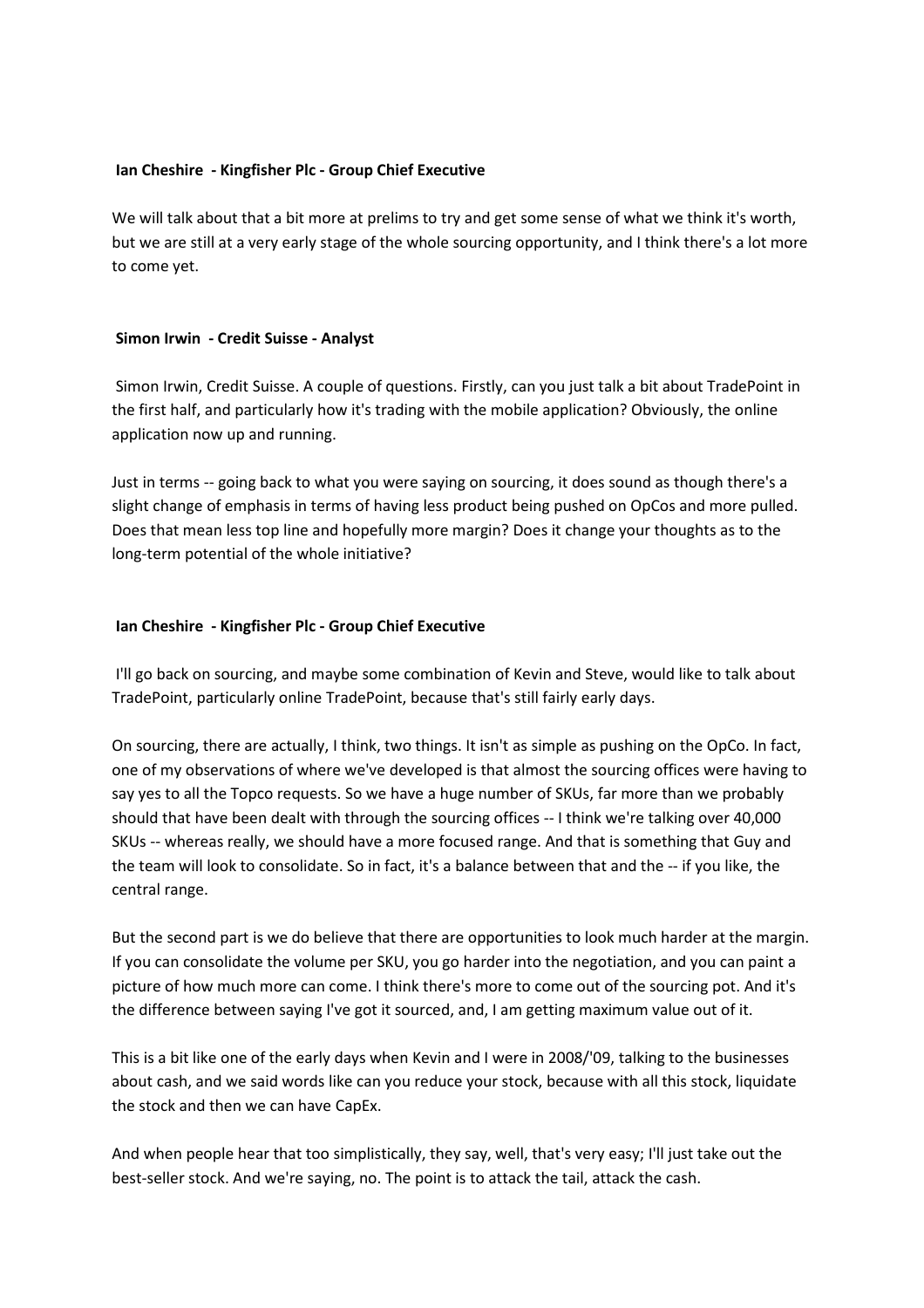So every now and then in organizations, I think you just have to really focus hard and say, look, what we're really interested in is making money out of sourcing. And I'm utterly convinced that there's a lot more money over the next five years to be made out of sourcing. We're still at relatively low penetration rates.

What I would really welcome though is particularly the ex-operators focusing on a real insistence on the margin being delivered. And I think that's where we're at. So a lot of opportunity.

# Steve Willett - Kingfisher Plc - CEO Group Productivity & Development

On TradePoint as a website, the truth is we're not doing a lot of sales on it at the moment. And, sorry, there's two reasons for that. One is a conscious decision which is when we put TradePoint in, we initially enabled all the transactional SKUs for light side. So they were primarily using the Screwfix infrastructure for delivery, which is the SKUs that's transactional at the moment.

The bits that are missing are the heavy side pieces and the home delivery, which are -- at the moment we're doing two things. One is we're finishing the bulk delivery projects within B&Q for delivering bulk delivery. And actually, we need to enable some more of those fulfilment options into the TradePoint site which will go in at the same time as the diy.com site.

The positives are there's actually a lot of trades people signing up on their accounts on TradePoint. They're using it as a catalog, not just as a sales thing, so they're doing a lot of work on it looking at pricing, but also building basket. So it's actually getting a lot of traffic directly. As transactional sales at the moment, it's not moving the dial, but it will do.

# Geoff Lowery - Redburn Partners - Analyst

Geoff Lowery, Redburn. Two questions, please. Coming back to the UK, I totally take the point about green shootery. But if I look at your relative performance, particularly when I trip out the trade formats in TradePoint and Screwfix, it does look like you're struggling very hard with the consumer against a period last year that wasn't particularly distinguished either. How should we think about your relative performance? What comfort can you give us about your relative competitiveness?

Second area of questioning just in terms of balance sheet and this idea of surplus or being over capitalised. Do you wait to get to being over capitalised and then correct it, or do you intend to selfregulate so you don't get there? I guess what I'm really asking is when (laughter)?

### Ian Cheshire - Kingfisher Plc - Group Chief Executive

I might just say one word on that then let Karen comment.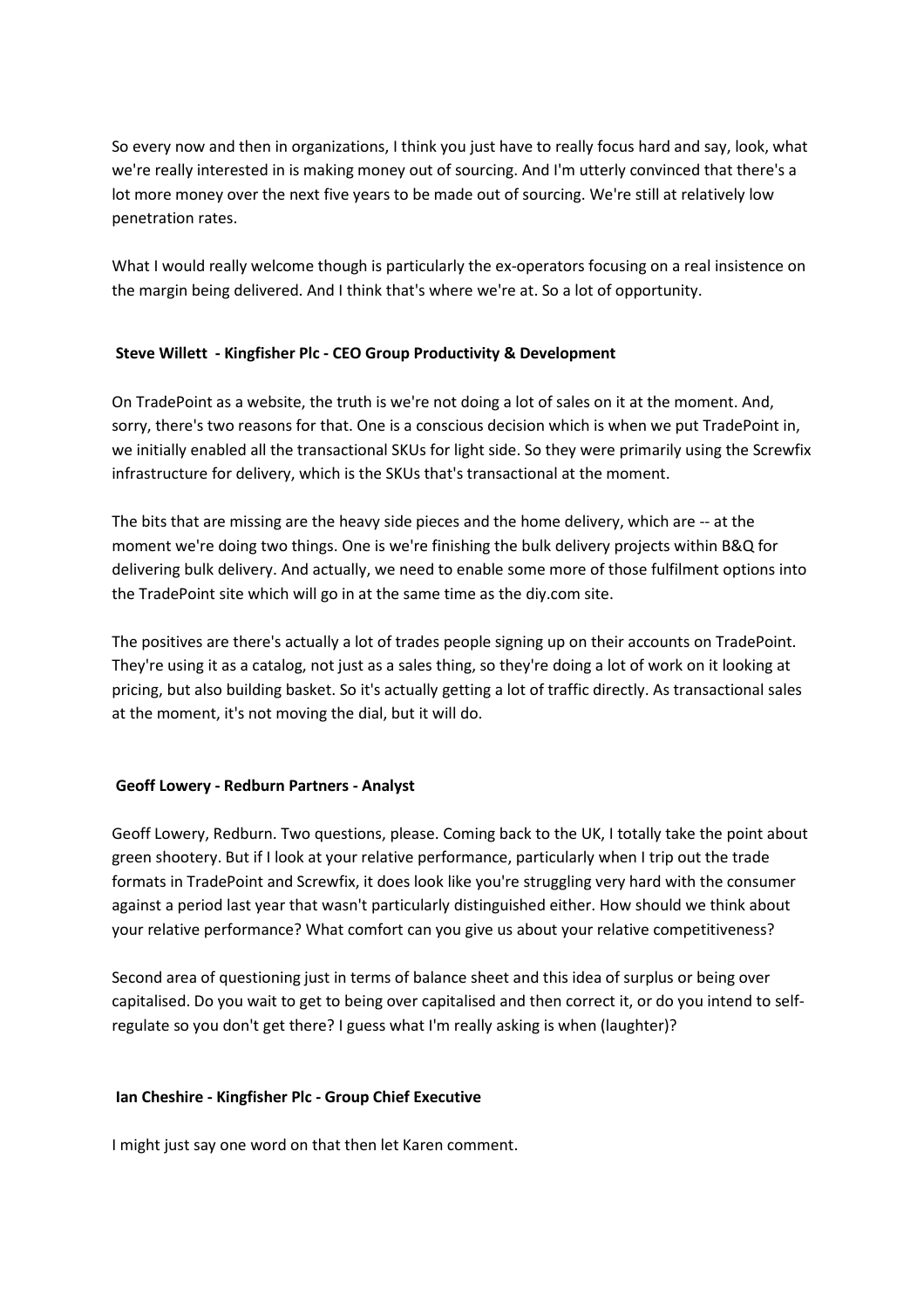We look at this as a forward three-year planning horizon. I think if you get into some form of capital return, you really have to have a multi-year view of this. You can't just show up and say here's GBP10 and thanks very much.

So we would be looking at it from a starting point with a three-year plan attached to it, which is why some of the uncertainties make that three-year planning difficult.

And do you want to add to the capital view?

# Karen Witts - Kingfisher Plc - Group Finance Director

I would just be reiterating the point that it's not about waiting until you've got an over prudent balance sheet, but it's about making sure that the strength of your balance sheet is really sustainable.

And our balance sheet is strong, but it's not over strong at the moment. And that's why we set out the framework that we set out, because that gives us some fairly simplistic but useful metrics to measure ourselves against.

So really pleased that the French tax case is settled, because that was an uncertainty about cash outflows going forward, and quite significant outflows.

We've been talking about the economic situation. That's not something that we've got an awful lot more clarity on, and we've still got two out of our three ratings agencies have got us at our desired point of BBB flat, but there's one that hasn't yet.

# Kevin O'Byrne - Kingfisher Plc - CEO B&Q and Koçtaş brands

 Geoff, just a couple of points on your point on the UK competitiveness. In the period, as you can see from the sales figures, we've lost some share in the period through the first half.

About 60% of that, I would say, is conscious decisions where we've chosen to either not do blanket discounts, not do the whole weekend 15%/20% off. And some of that, that's clearly better for profit, and actually, I firmly believe it's better for the brand in the medium term as we build a stronger brand.

The other thing that we've done, as you know, is invest in pricing. In some categories, that's had a negative effect. So volume share is up but value share is down. But again, over a three-year period, we'd expect to see volume and value share up.

There's the balance of it; about 40% is areas where the market is getting more competitive and we're losing out, and that's in some areas where we've actually got a strong offer at the moment but we need to improve it like gardening and paint where we've seen increased competition in the half;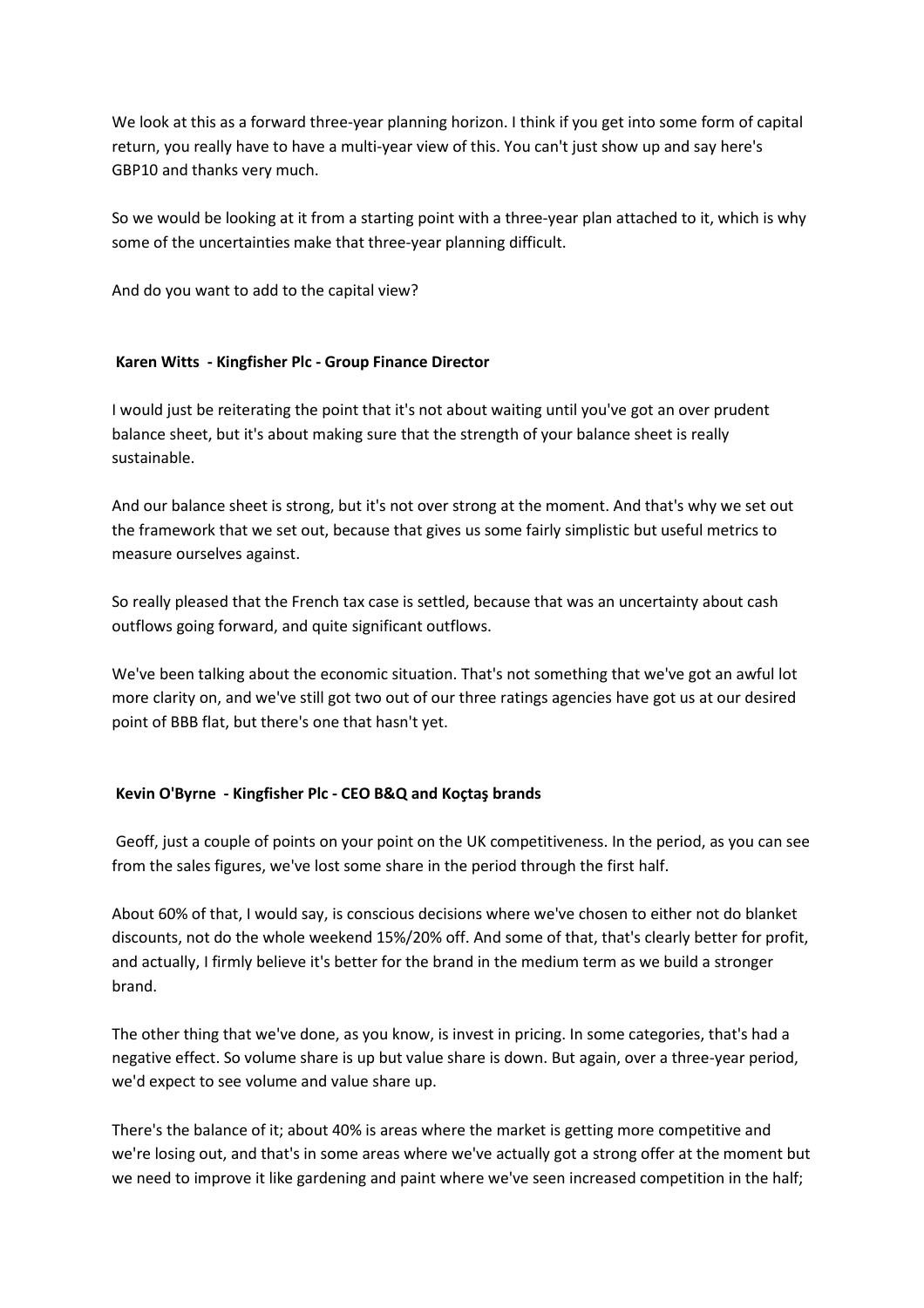and then in other areas that we don't have all the answers right now, in kitchens and bathrooms. So we're doing some detailed work on understanding more about that.

The data on share and the data on the market is not great. A number of our key competitors are not in the market data but we have to look at their published information in other ways, and then just working on what the solutions are for that. So there's work to do on that.

# Ian Cheshire - Kingfisher Plc - Group Chief Executive

 And just one point. We have consistently tried to focus really more on bottom-line results. So the last Homebase numbers were LFL up, margin down, and I'd rather have a focus on our returns profile.

Yes, we want to drive volume in areas where we think we can drive it with pricing and product investment. And I think there's a lot more to come from B&Q so we're challenging the business quite hard to do more.

I think it's in comparatively pretty good shape. The one big challenge in the UK has been the arrival of the discounters which I think has changed the world; and some categories, possibly like bathrooms, shifting online a bit faster, and that's where we have to respond. But I think we can do that and it's just more work to do.

# Andy Hughes - UBS - Analyst

 Andy Hughes, UBS. Just a follow-on from the last one, just in terms of the mix of products. Do you think that your market share performance should improve when core DIY recovers on the basis that you've got a better competitive position in core DIY?

And just as a follow-up on France, the promotional activity there. Is that all arrivages, or is there an element of it in Casto? And just to give us a bit of a helping hand, where is arrivages now as a percentage of sales compared with last year?

# Ian Cheshire - Kingfisher Plc - Group Chief Executive

So the exact percentage of arrivages, it's come and gone a bit. And depending on which quarter you looked at, it's -- last time it was slightly up.

If I take the core DIY, I think there is generally reasons to believe that a rebound in core DIY would be more helpful for us than some of the other players, but I think it will be a question of generally consumer spend has to go up. And we're in so many different categories, we need the whole lot to go up.

So I'm relatively encouraged that we will do well in an upturn, but I think, going back to the previous comments Kevin made, we definitely need to do more work in some of the other areas as well and I don't think we can wait for the upturn. I think that's my -- the message to the business.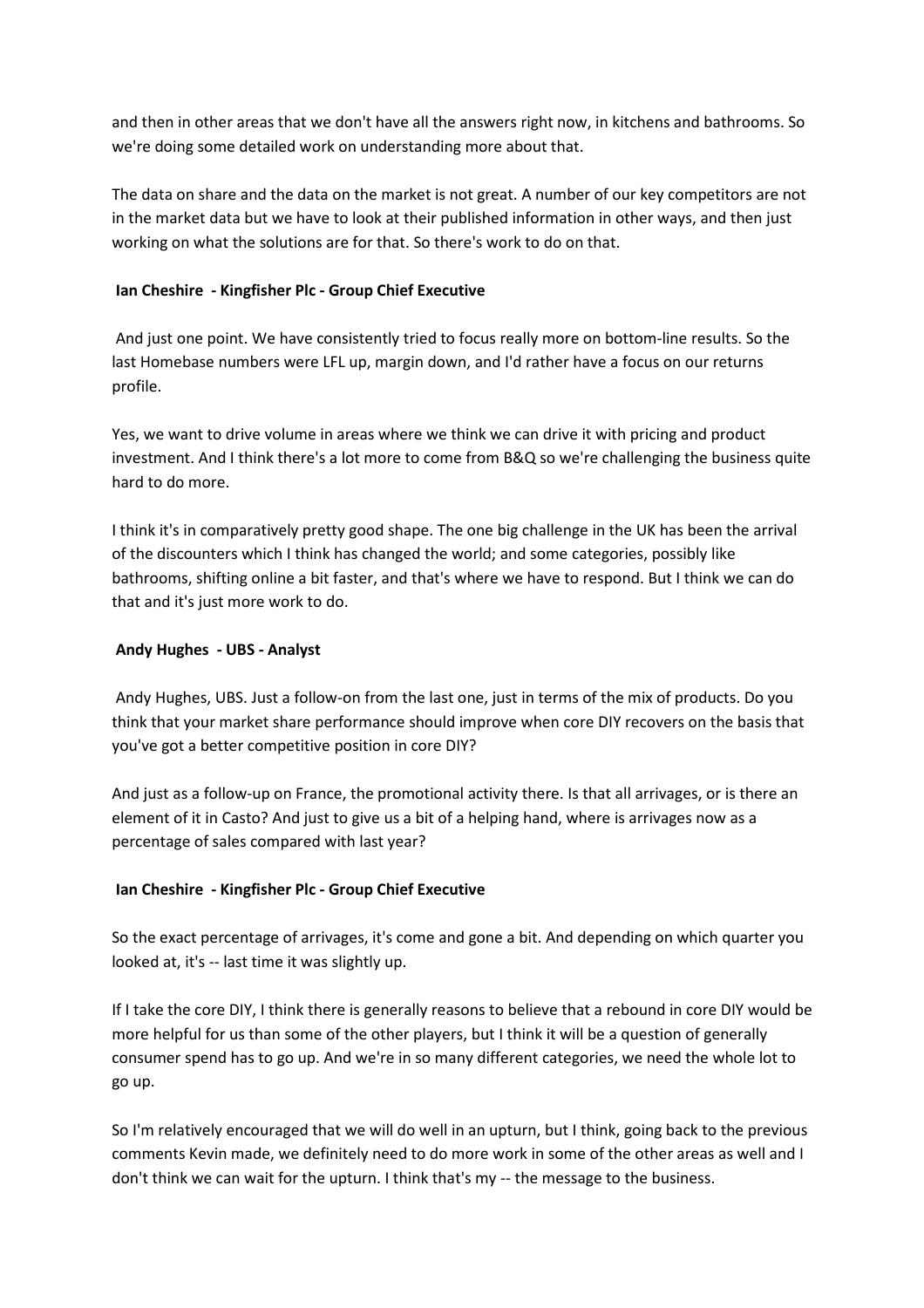But if I switch to France for a second, there was some greater -- as the market suffered a bit of a shock in Q1, there was definitely greater price and promotional intensity. We saw across the market more advertising; you tend to see more press promotion. There has been a bit of a response to that. And we've I think done the right thing. Particularly in Casto we've made sure the top lines kept moving; probably focused a bit more on the bottom line in Brico because we felt the market was a bit softer. So that promotionally, trading-wise, that was the stance. But I don't think any major shifts at the moment that are structural.

# Andy Hughes - UBS - Analyst

On showroom, saying you don't have all the answers, do you think that your pricing strategy might change again on kitchens? I know you mentioned bathrooms particularly as an area where there is more competition. Was your kitchen market share under pressure as well?

# Ian Cheshire - Kingfisher Plc - Group Chief Executive

I think we -- first we saw some opportunities in --. Step one; we wouldn't change away from the EDLP plus type approach. I think that is really critical. And frankly, with the most recent OFT investigation into furniture retailers, I think that is going to be a message which might leak into some of the other markets. So I think the days of 80% off plus free dogs are limited. So I think you have to be very transparent and I'm very happy with the way we've been trading the prices.

I think there are issues with bursts of competitiveness in that market where you get greater waves of promotional intensity and you get more capacity coming on. People like B&M have opened a lot more. You've seen Howdens continue to come back. So I think it probably has become more competitive rather than us necessarily having turned left when we should have turned right.

But we have to respond to that market and I think bathrooms is more on line than really the kitchen market. Kitchens are still very difficult to do online.

# Christodoulos Chaviaras - Barclays - Analyst

Christodoulos Chaviaras, Barclays. Two questions from me as well; one on your longer-term strategy in terms of price investment and gross margin gains. You've said in the past that you plan to have half of the gross margin gains invested back into price. We have seen this year though that this has actually become something like 100%. How do you see that evolving, at least over the rest of the year, and if the long-term strategy remains there?

And then the second question on Screwfix and what do you think you bring in a well-penetrated DIY space in Germany? What does Screwfix bring there and if it will have a similar cost profile as in the UK.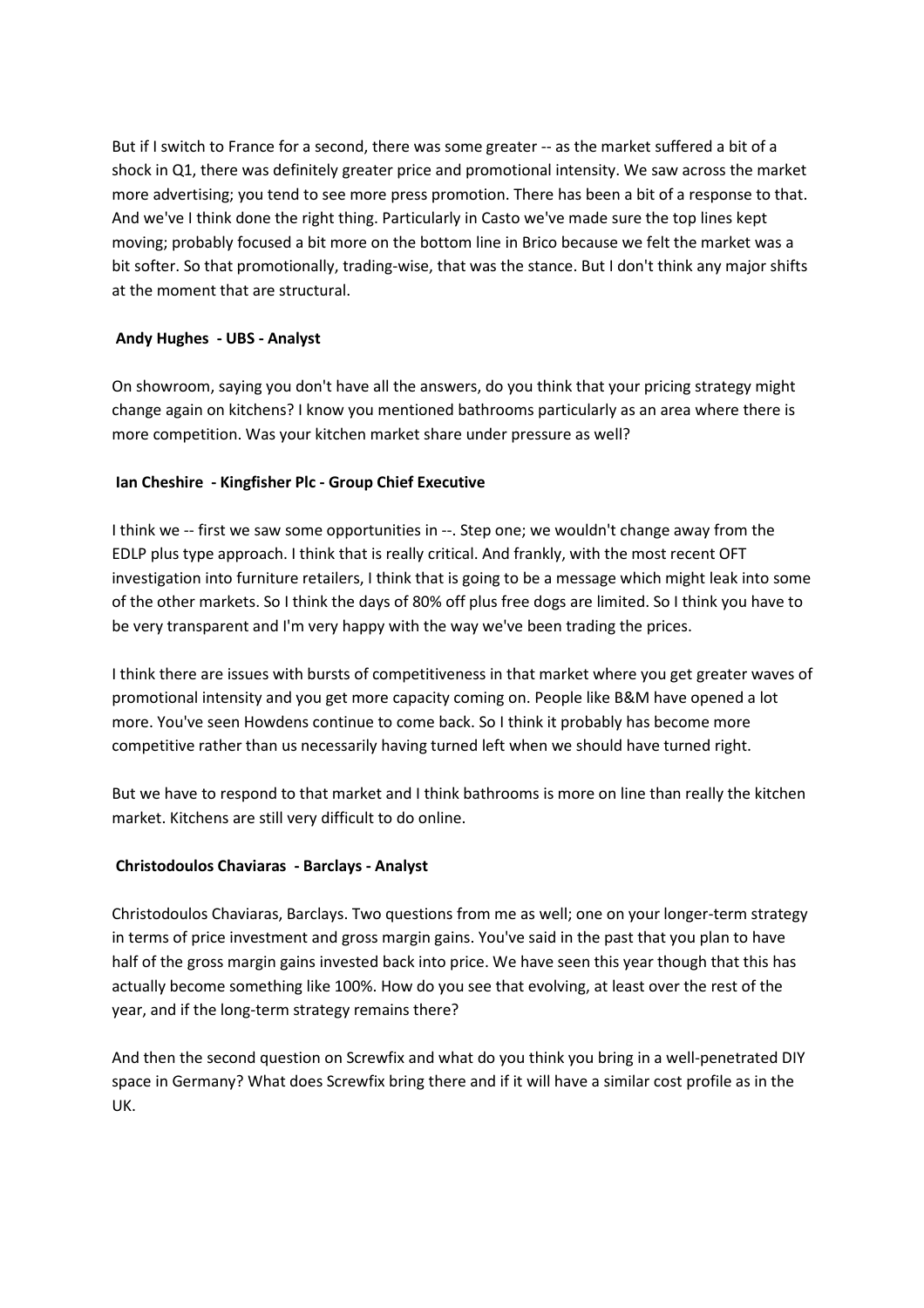### Ian Cheshire - Kingfisher Plc - Group Chief Executive

Okay. I might leave Screwfix to Steve, so give you two minutes to compose an answer to this.

And I think on the price investment, we've said we expected over the course of the strategy that we invest roughly half. There will be periods when that goes up or down depending slightly on the market.

In this particular period, we-- over the last 12 months, we've seen much greater price investment in Poland and Russia in particular than we would have seen, and we will start annualising our way out of that in Poland shortly. So I think the pattern will change.

And in the UK we are very much focused on the principle where price elasticity is the guide to how much to invest and where you invest. So the third phase of that has been relatively encouraging. We would then switch on the next phase once we've got a revised set of the economics.

But it will be a case-by-case, category-by-category approach rather than a blanket approach to how do we price investment on 45,000 products. And to some extent, trying to create a sourcing pot over here which is actually separate from the pricing decisions that you have to make.

Screwfix, Germany?

# Steve Willett - Kingfisher Plc - CEO Group Productivity & Development

I think primarily, you need to look at the market in Germany. If you take the total market of DIY and trade, it depends how you add it up, but it's definitely North of GBP100 billion.

And what we've found in looking at that is, actually, the DIY shed segment is saturated, but that's only a sub-set of the total market. And the market is very similar in structure. It's slightly more traditional than the UK.

And what we've found in the fairly detailed studies we've done in the general market is the segment where Screwfix operates, which is almost at the top end of DIY pro-summer-type segment and the bottom end of the trade-type segment in terms of particularly probably black economy type things, that segment exists in Germany and is growing. So we actually see it as quite an opportunity because nobody effectively is serving that segment very well at this time.